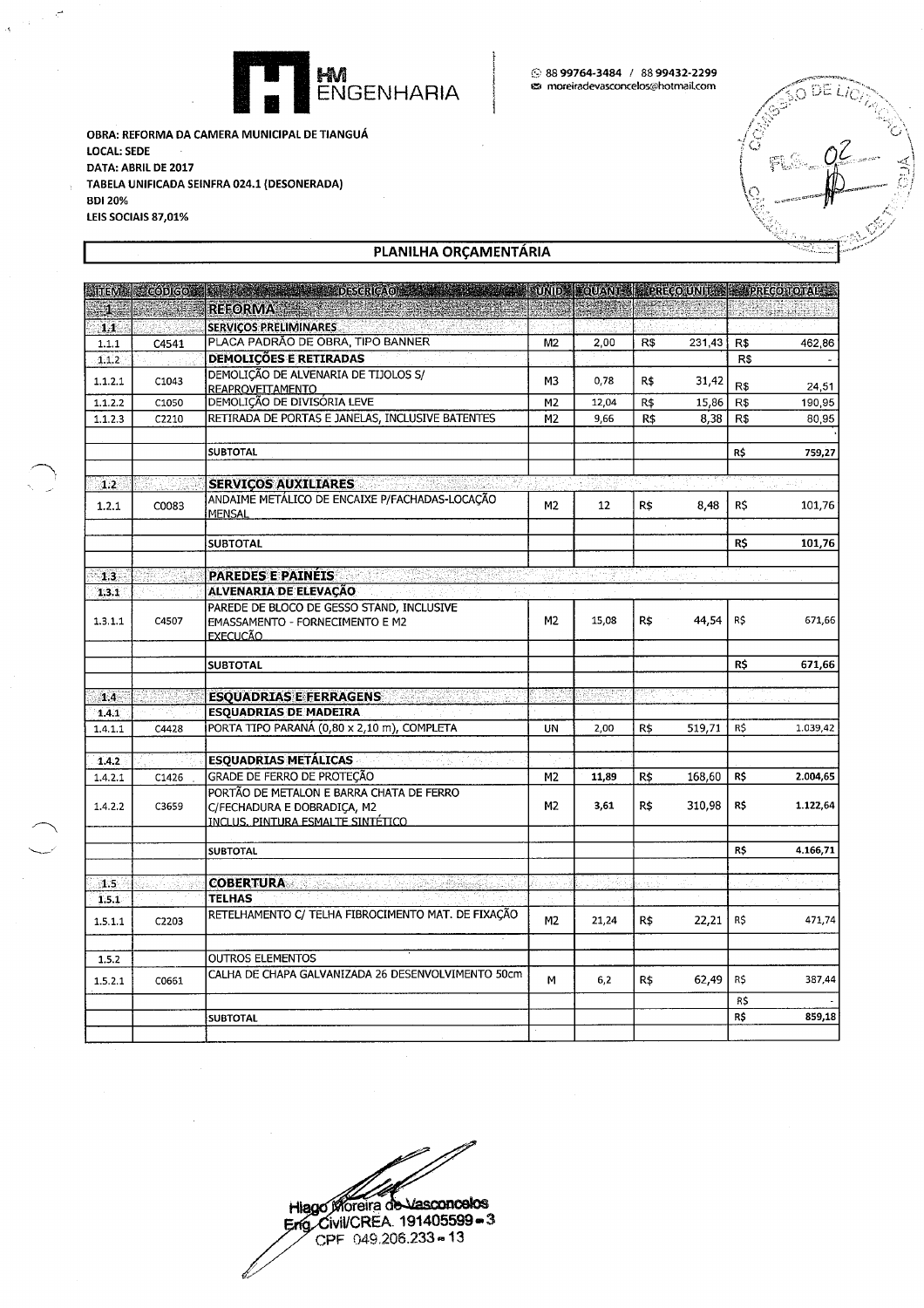| 1.6        | K TX                            | <b>IMPERMEABILIZAÇÃO</b>                                                                                                                                                                                                       |                |                |      |        |                 |           |
|------------|---------------------------------|--------------------------------------------------------------------------------------------------------------------------------------------------------------------------------------------------------------------------------|----------------|----------------|------|--------|-----------------|-----------|
| 1.6.1      |                                 | <b>CALHAS</b>                                                                                                                                                                                                                  |                |                |      |        |                 |           |
| 1.6.1.1    | C1458                           | IMPERMEABILIZAÇÃO C/ IMPERMEABILIZANTE ESTRUTURAL E<br>APLICAÇÃO DE MEMBRANA DE BASE ACRÍLICA                                                                                                                                  | M2             | 6,2            | R\$  | 51,57  | R\$             | 319,73    |
| 1.6.2      |                                 | <b>CORTINA</b>                                                                                                                                                                                                                 |                |                |      |        |                 |           |
| 1.6.2.1    | C1461                           | IMPERMEABILIZAÇÃO DE ÁREAS SUJEITAS À UMIDADE C/<br>APLICAÇÃO DE DUAS DEMÃOS DE IMPERMEABILIZANTE<br>ESTRUTURAL DILUÍDO C/ ÁGUA E EMULSÃO ADESIVA TRAÇO<br>12.4.1                                                              | M <sub>2</sub> | 19,68          | R\$  | 9,78   | R\$             | 192,47    |
| 1.6.2.2    | C2188                           | REGULARIZAÇÃO DE SUPERFÍCIES HORIZONTAIS E VERTICAIS<br>C/ ARGAMASSA DE<br>CIMENTO E AREIA S/ PENEIRAMENTO, TRAÇO 1:3, ESP.= 6cm<br>P/ APLICAÇÃO DE<br>IMPERMEARII IZACÃO                                                      | M2             | 19,68          | R\$  | 37,05  | R\$             | 729,14    |
|            |                                 | <b>SUBTOTAL</b>                                                                                                                                                                                                                |                |                |      |        | R\$             | 1.241,34  |
| $1.7 -$    | uran Kabu                       | <b>INSTALAÇÕES HIDRÁULICAS AND LOS DE LA PARTICIPAL</b>                                                                                                                                                                        | 9H             | ry.            |      |        |                 |           |
| 1.7.1      |                                 | LOUCAS, METAIS E ACESSÓRIOS                                                                                                                                                                                                    |                |                |      |        |                 |           |
| 1.7.1.1    | C0349                           | BACIA DE LOUÇA BRANCA C/CAIXA ACOPLADA, ENTRADA<br>HORIZONTAL                                                                                                                                                                  | UN             | $\mathbf{1}$   | R\$  | 381,46 | R\$             | 381,46    |
| 1.7.1.2    | C3509                           | INSTALAÇÕES HIDRO-SANITÁRIAS KIT-01 C/ FORN. DE<br>MATERIAL                                                                                                                                                                    | <b>UN</b>      | $\overline{2}$ | R\$  | 553,16 | R\$             | 1.106,32  |
|            |                                 | <b>SUBTOTAL</b>                                                                                                                                                                                                                |                |                |      |        | R\$             | 1.487,78  |
|            | 적합 사회                           |                                                                                                                                                                                                                                |                |                |      |        |                 |           |
| 1.8        |                                 | <b>INSTALAÇÕES ELETRICAS</b><br>PONTO ELÉTRICO, MATERIAL E EXECUÇÃO                                                                                                                                                            |                |                |      |        |                 |           |
| 1.8.1      | C1947                           |                                                                                                                                                                                                                                | PT             | 4              | R\$  | 152,21 | R\$             | 608,84    |
|            |                                 | <b>SUBTOTAL</b>                                                                                                                                                                                                                |                |                |      |        | R\$             | 608,84    |
| 1.9        |                                 | <b>PINTURA</b>                                                                                                                                                                                                                 |                |                |      |        |                 |           |
| 1.9.1      |                                 | <b>PAREDES E FORROS</b>                                                                                                                                                                                                        |                |                |      |        |                 |           |
| 1.9.1.1    | C4167                           | LATEX ACRÍLICO TRÊS DEMÃOS EM PAREDES INTERNAS S/<br><b>MASSA</b>                                                                                                                                                              | M <sub>2</sub> | 67,60          | $R\$ | 15,49  | R\$             | 1.047,12  |
| 1.9.1.2    | C2461                           | TEXTURA ACRÍLICA 1 DEMÃO EM PAREDES EXTERNAS                                                                                                                                                                                   | M <sub>2</sub> | 18,60          | R\$  | 10,37  | R\$             | 192,88    |
| 1.9.1.3    | C1279                           | ESMALTE DUAS DEMÃOS EM ESQUADRIAS DE FERRO                                                                                                                                                                                     | M2             | 24,73          | R\$  | 23,91  | R\$             | 591,29    |
|            |                                 | <b>SUBTOTAL</b>                                                                                                                                                                                                                |                |                |      |        | R\$             | 1.831,29  |
|            |                                 |                                                                                                                                                                                                                                |                |                |      |        |                 |           |
| 2.0<br>2.1 |                                 | <b>SERVICOS DIVERSOS</b><br>$\Delta \theta^{\rm th}$<br><b>LIMPEZA GERAL</b>                                                                                                                                                   | M <sub>2</sub> |                | R\$  |        |                 |           |
|            | C1628                           |                                                                                                                                                                                                                                |                | 55,67          |      | 6,39   | R\$             | 355,73    |
|            |                                 | <b>SUBTOTAL</b>                                                                                                                                                                                                                |                |                |      |        | <b>R\$</b>      | 355,73    |
|            |                                 | <b>TOTAL SEM BDI</b>                                                                                                                                                                                                           |                |                |      |        | <b>RS</b>       | 12.083,56 |
|            |                                 | BDI 20% and the state of the state of the state of the state of the state of the state of the state of the state of the state of the state of the state of the state of the state of the state of the state of the state of th |                |                |      |        | R\$             | 2.416,71  |
| 15. J      | em romana a litte<br>Litteratur | TOTAL GERAL DA REFORMA AND A STATE AND A STATE AND A                                                                                                                                                                           |                |                |      |        | RS <sub>-</sub> | 14.500,27 |
|            |                                 |                                                                                                                                                                                                                                |                |                |      |        | u sayawe        | ムだ        |

Ļ,

J. d FLC 03 itor A

Hiago More<br>Eng. Civil CREA 191406599-3<br>
Francisco 19149.206.233-13

 $\mathcal{A}^{\mathcal{A}}$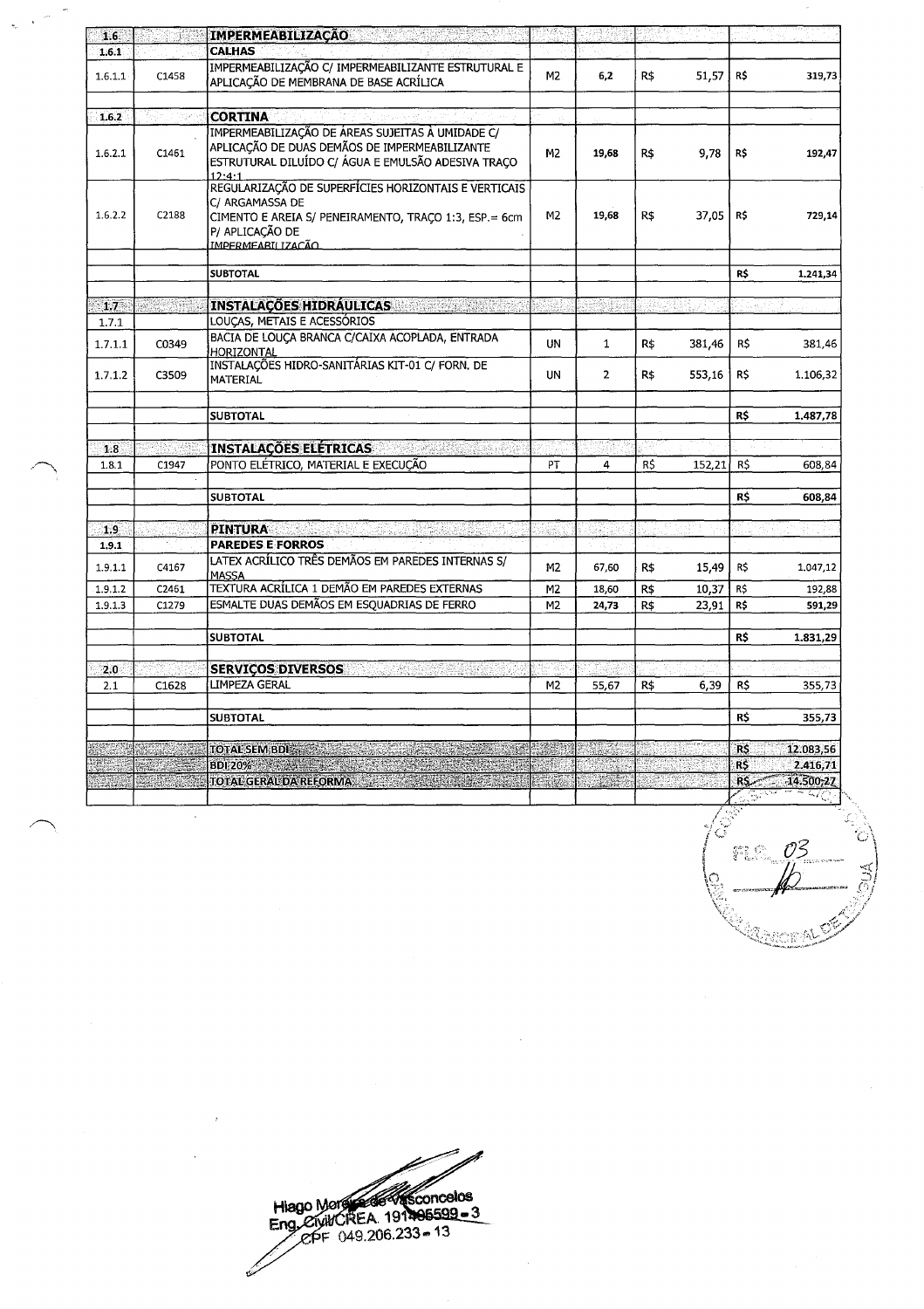

OBRA: REFORMA DA CAMERA MUNICIPAL DE TIANGUÁ **LOCAL: SEDE** DATA: ABRIL DE 2017 TABELA UNIFICADA SEINFRA 024.1 (DESONERADA) **BDI 20%** LEIS SOCIAIS 87,01%

 $\mathbb{R}^2$ 

◎ 88 99764-3484 / 88 99432-2299 s moreiradevasconcelos@hotmail.com/

**MEMORIAL DE CÁLCULO** 

| <b>ITEM</b>  | <b>DESCRICAO</b>                                                     |      | REPETICORS COINENSOES (M) | <b>CAR EACH CAR</b> |      | <b>TOIPAL</b> |
|--------------|----------------------------------------------------------------------|------|---------------------------|---------------------|------|---------------|
| $\mathbf{1}$ | <b>REFORMA</b>                                                       |      |                           |                     |      |               |
| 1.1.         | <b>SERVIÇOS PRELIMINARES</b>                                         |      |                           |                     |      |               |
| 1.1.1        | PLACAS PADRÃO DE OBRA                                                | 1,00 | 1,00                      | 2,00                |      | 2,00          |
|              |                                                                      |      |                           |                     |      | 2,00          |
| 1.1.2        | DEMOLIÇÕES E RETIRADAS                                               |      |                           |                     |      |               |
|              | DEMOLIÇÃO DE ALVENARIA DE TIJOLOS S/                                 |      |                           |                     |      |               |
| 1.1.2.1      | <b>REAPROVEITAMENTO</b>                                              | 1.00 | 2.00                      | 0,15                | 2.60 | 0,78          |
|              |                                                                      |      |                           |                     |      | 0,78          |
| 1.1.2.2      | DEMOLIÇÃO DE DIVISÓRIA LEVE                                          | 1,00 | 2,8                       |                     | 4,30 | 12,04         |
|              |                                                                      |      |                           |                     |      | 12,04         |
| 1.1.2.3      | RETIRADA DE PORTAS E JANELAS, INCLUSIVE                              | 2,00 |                           | 2,30                | 2,10 | 9.66          |
|              | <b>BATENTES</b>                                                      |      |                           |                     |      | 9,66          |
| 1.2          | <b>SERVIÇOS AUXILIARES</b>                                           |      |                           |                     |      |               |
|              | ANDAIME METÁLICO DE ENCAIXE P/FACHADAS-                              |      |                           |                     |      |               |
| 1.2.1        | LOCAÇÃO MENSAL                                                       | 1,00 |                           | 2,00                | 6,00 | 12,00         |
|              |                                                                      |      |                           |                     |      | 12,00         |
| 1.3          | <b>PAREDES E PAINÉIS</b>                                             |      |                           |                     |      |               |
| 1.3.1        | ALVENARIA DE ELEVAÇÃO                                                |      |                           |                     |      |               |
| 1.3.1.1      | PAREDE DE BLOCO DE GESSO STAND, INCLUSIVE                            | 1,00 |                           | 5,80                | 2,60 | 15,08         |
|              | EMASSAMENTO - FORNECIMENTO E EXECUÇÃO                                |      |                           |                     |      |               |
|              |                                                                      |      |                           |                     |      | 15,08         |
| 1.4          | <b>ESQUADRIAS E FERRAGENS</b><br>- 1949<br>1940 - 1940               |      |                           |                     |      |               |
| 1.4.1        | <b>ESQUADRIAS DE MADEIRA</b>                                         |      |                           |                     |      |               |
| 1.4.1.1      | PORTA TIPO PARANÁ (0,80 x 2,10 m), COMPLETA                          | 2,00 |                           |                     |      | 2,00          |
|              |                                                                      |      |                           |                     |      | 2,00          |
| 1.4.2        | <b>ESQUADRIAS METÁLICAS</b>                                          |      |                           |                     |      |               |
| 1.4.2.1      | <b>GRADE DE FERRO DE PROTEÇÃO</b>                                    | 2,00 |                           | 2,50                | 1,60 | 8,00          |
|              |                                                                      | 1,00 |                           | 0,70                | 1,10 | 0,77          |
|              |                                                                      | 2,00 |                           | 1,30                | 1,20 | 3,12          |
|              |                                                                      |      |                           |                     |      | 11,89         |
| 1.4.2.2      | PORTÃO DE METALON E BARRA CHATA DE FERRO                             |      |                           |                     |      |               |
|              | C/FECHADURA E DOBRADIÇA, INCLUS. PINTURA<br><b>ESMALTE SINTÉTICO</b> | 1,00 |                           | 1,28                | 2,82 | 3,61          |
|              |                                                                      |      |                           |                     |      | 3,61          |
| 1.5          | <b>COBERTURA</b>                                                     |      |                           |                     |      |               |
| 1.5.1        | <b>TELHAS</b>                                                        |      |                           |                     |      |               |
|              | RETELHAMENTO C/ TELHA FIBROCIMENTO MAT. DE                           |      |                           |                     |      |               |
| 1.5.1.1      | FIXACÃO                                                              | 1,00 | 13,70                     | 1,55                |      | 21,24         |
|              |                                                                      | 0,00 | 0,00                      | 0,00                |      | 0,00          |
|              |                                                                      |      |                           |                     |      | 21,24         |
| 1.5.2        | OUTROS ELEMENTOS                                                     |      |                           |                     |      |               |
| 1.5.2.1      | CALHA DE CHAPA GALVANIZADA 26                                        | 1,00 | 6,20                      |                     |      | 6,20          |
|              | DESENVOLVIMENTO 50cm                                                 |      |                           |                     |      |               |
|              |                                                                      |      |                           |                     |      | 6,20          |

Hiago Morein 2014 Concelos<br>Eng. Civil CREA 191405599 = 3<br>2016 233 = 13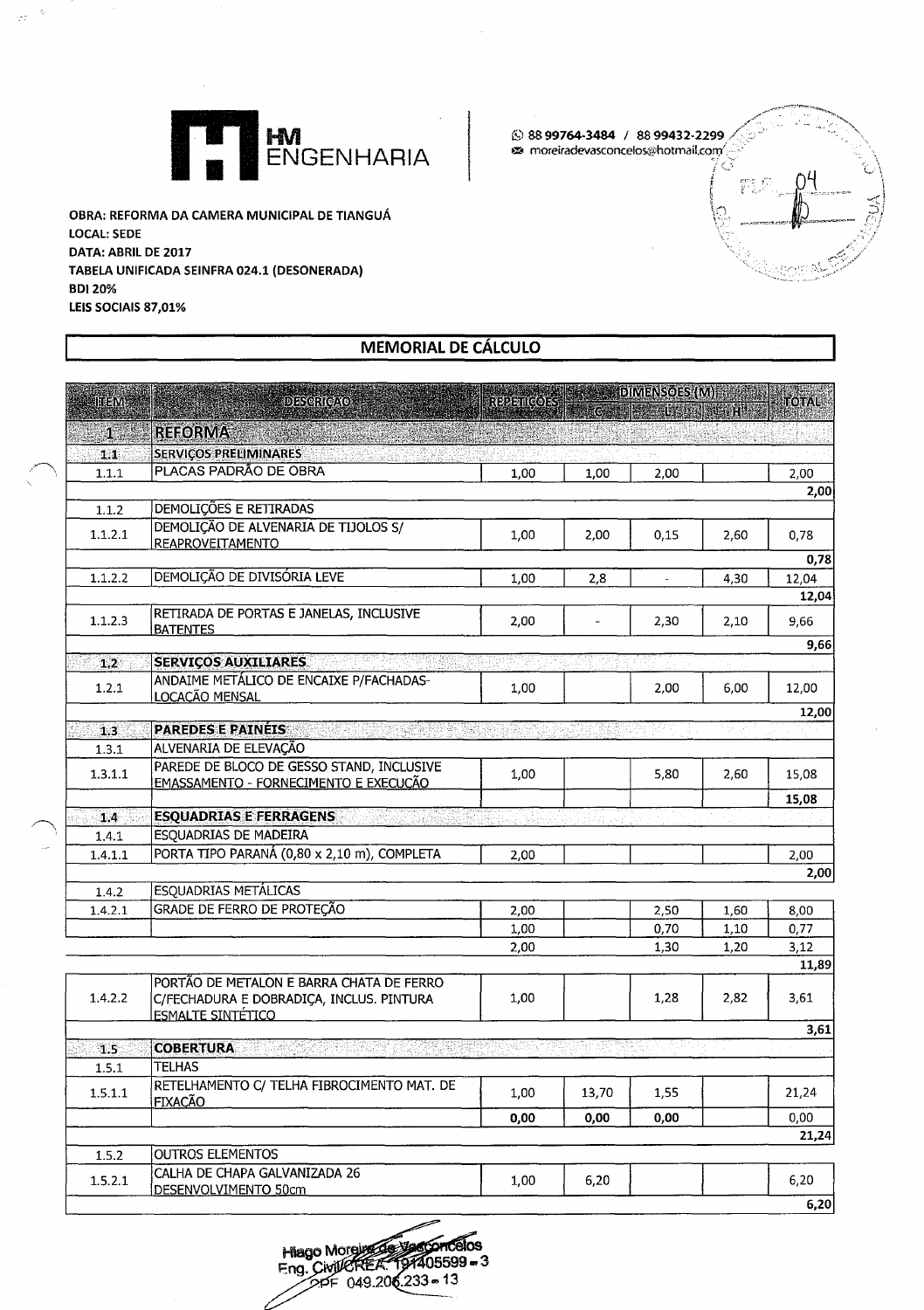| 1.6        | <b>IMPERMEABILIZAÇÃO</b>                                                                                                                                              |      |                          |            |                |        |
|------------|-----------------------------------------------------------------------------------------------------------------------------------------------------------------------|------|--------------------------|------------|----------------|--------|
| 1.6.1      | <b>CALHAS</b>                                                                                                                                                         |      |                          |            |                |        |
| 1.6.1.1    | IMPERMEABILIZAÇÃO DE CALHA, VIGA-CALHA,<br>JARDINEIRA C/MANTA ASFÁLTICA .AUTO-ADESIVA                                                                                 | 1,00 |                          | 6,20       |                | 6.20   |
|            |                                                                                                                                                                       |      |                          |            |                | 6,20   |
| 1.6.2      | <b>CORTINA</b>                                                                                                                                                        |      |                          |            |                |        |
| 1.6.2.1    | IMPERMEABILIZAÇÃO DE ÁREAS SUJEITAS À UMIDADE<br>C/ APLICAÇÃO DE DUAS DEMÃOS DE<br>IMPERMEABILIZANTE ESTRUTURAL DILUÍDO C/ ÁGUA E<br>EMULSÃO ADESIVA TRACO 12:4:1     | 1,00 |                          | 6,20       | 3,00           | 18,60  |
|            |                                                                                                                                                                       | 1,00 |                          | 1,20       | 0,90           | 1,08   |
|            |                                                                                                                                                                       |      |                          |            |                | 19,68  |
| 1.6.2.2    | REGULARIZAÇÃO DE SUPERFÍCIES HORIZONTAIS E<br>VERTICAIS C/ ARGAMASSA DE CIMENTO E AREIA S/<br>PENEIRAMENTO, TRAÇO 1:3, ESP.= 6cm P/ APLICAÇÃO<br>DE IMPERMEABILIZACÃO | 1,00 |                          | 6,20       | 3,00           | 18,60  |
|            |                                                                                                                                                                       | 1,00 |                          | 1,20       | 0,90           | 1,08   |
|            |                                                                                                                                                                       |      |                          |            |                | 19,68  |
| $1.7$      | <b>INSTALAÇÕES HIDRÁULICAS</b>                                                                                                                                        |      |                          |            |                |        |
| 1.7.1      | LOUÇAS, METAIS E ACESSÓRIOS                                                                                                                                           |      |                          |            |                |        |
| 1.7.1.1    | BACIA DE LOUÇA BRANCA C/CAIXA ACOPLADA,<br>ENTRADA HORIZONTAL                                                                                                         | 1,00 |                          |            |                | 1,00   |
|            |                                                                                                                                                                       |      |                          |            |                | 1,00   |
| 1.7.1.2    | INSTALAÇÕES HIDRO-SANITÁRIAS KIT-01 C/ FORN. DE<br><b>IMATERIAL</b>                                                                                                   | 2,00 |                          |            |                | 2,00   |
|            |                                                                                                                                                                       | 3892 |                          |            |                |        |
| 1.8        | <b>INSTALAÇÕES HIDRÁULICAS</b>                                                                                                                                        |      |                          |            |                |        |
| 1.8.1      | PONTO ELÉTRICO, MATERIAL E EXECUÇÃO                                                                                                                                   | PТ   | 4                        | R\$ 152,21 |                | 608,84 |
|            | <b>SUBTOTAL</b>                                                                                                                                                       |      |                          |            | R\$            | 608,84 |
|            |                                                                                                                                                                       |      |                          |            |                |        |
| 1.9        | <b>PINTURA</b>                                                                                                                                                        |      |                          |            | المواقف والمنا |        |
| 1.9.1      | <b>PAREDES E FORROS</b>                                                                                                                                               |      |                          |            |                |        |
| 1.9.1.1    | LATEX ACRÍLICO TRÊS DEMÃOS EM PAREDES<br><b>INTERNAS S/ MASSA</b>                                                                                                     | 1,00 |                          | 2,60       | 11,20          | 29,12  |
|            |                                                                                                                                                                       | 1,00 |                          | 2,60       | 2,60           | 6,76   |
|            |                                                                                                                                                                       | 1,00 |                          | 2,60       | 12,20          | 31,72  |
|            |                                                                                                                                                                       |      |                          |            |                | 67,60  |
| 1.9.1.2    | TEXTURA ACRÍLICA 1 DEMÃO EM PAREDES EXTERNAS                                                                                                                          | 1,00 |                          | 6,20       | 3,00           | 18,6   |
|            |                                                                                                                                                                       |      |                          |            |                | 18,60  |
|            |                                                                                                                                                                       |      |                          |            | 5,52           | 24,73  |
| 1.9.1.3    | ESMALTE DUAS DEMÃOS EM ESQUADRIAS DE FERRO                                                                                                                            | 1,00 | $\overline{\phantom{a}}$ | 4,48       |                |        |
|            |                                                                                                                                                                       |      |                          |            |                | 24,73  |
|            | <b>SERVIÇOS DIVERSOS</b>                                                                                                                                              |      |                          |            |                |        |
| 2.0<br>2.1 | LIMPEZA GERAL                                                                                                                                                         | 1,00 |                          |            |                | 1,00   |

 $\bar{\alpha}$  $\frac{1}{2}$ 

 $\overline{a}$ 

Hiago Moreira de Vasconcelos<br>Eng. Civil/CREA 191405599 = 3  $\angle$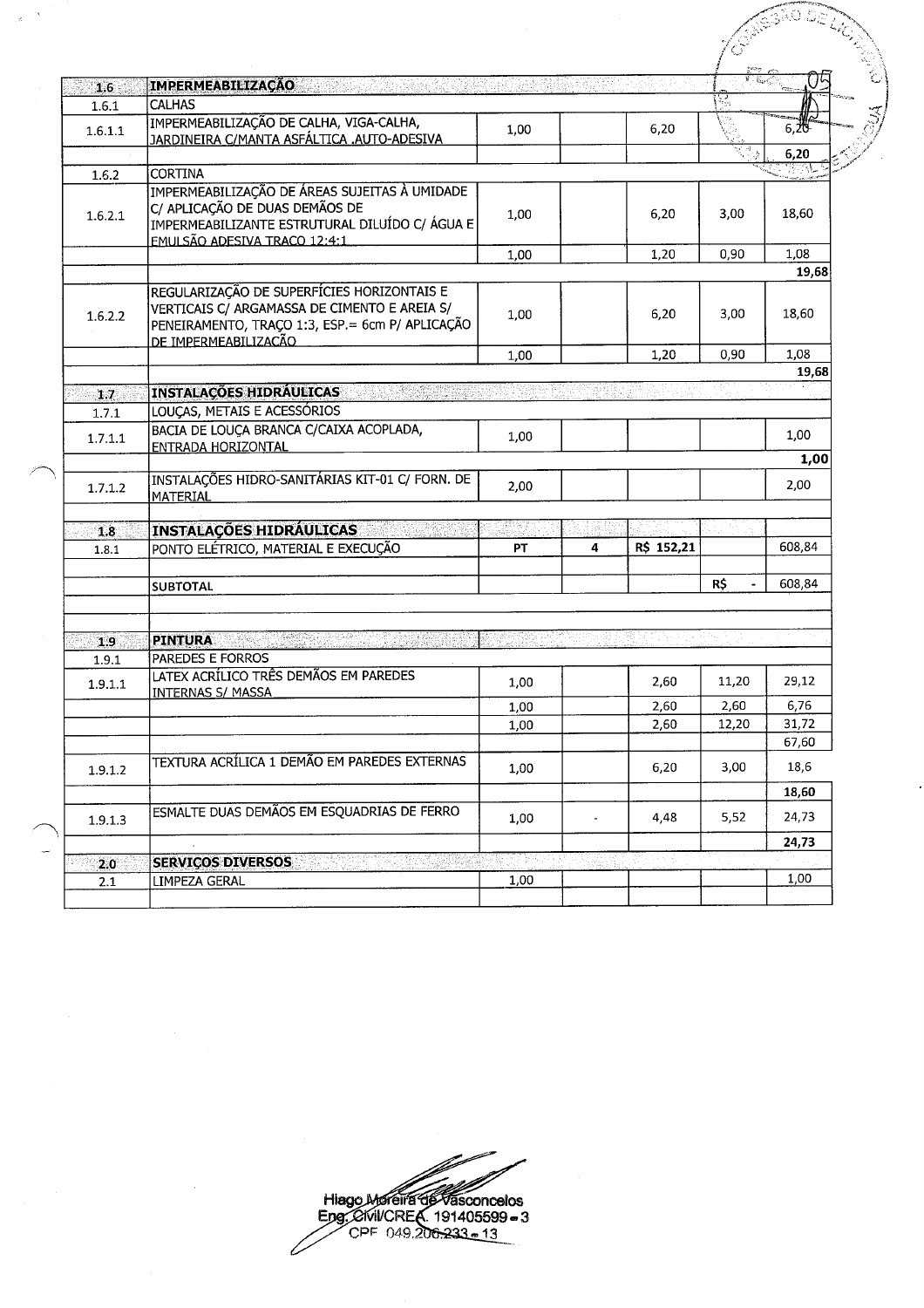S 88 99764-3484 / 88 99432-2299<br><a moreiradevasconcelos@hotmail.com

ENGENHARIA

OBRA: REFORMA DA CAMERA MUNICIPAL DE TIANGUÁ TABELA UNIFICADA SEINFRA 024.1 (DESONERADA) DATA: ABRIL DE 2017 LEIS SOCIAIS 87,01% LOCAL: SEDE **BDI 20%** 

| $R3 - 2 - 197.55$<br>89<br>R)<br>100,00 R\$<br>တု<br>ස්<br>ិ៍<br>$\approx$<br>$\tilde{\mathbf{g}}$<br>岔<br>100,00 R\$<br>100,00<br>100,00<br>100,00<br>100,00<br>100,00<br>100,00<br>100,00<br>100,00<br>$%$ TEM<br>ಜ<br>426,88<br>911,12<br>805,99<br>5.000,05<br>1.031,02<br>1.785,34<br>2.197,55<br>14.500,27<br>122, 11<br>1.489,61<br>730,61<br>83<br>30 DIAS<br>R\$<br>R)<br>ಜಿ<br>100,00 R\$<br>ិ៍<br>ಜಿ<br>R\$<br>ಜಿ<br>R)<br>ಜಿ<br>100,00<br>100,00<br>100,00<br>100,00<br>100,00<br>100,00<br>100,00<br>100,00<br>100,00<br>ಕ<br>5,000,05<br>1.031,02<br>426,88<br>911,12<br>805,99<br>1785,34<br>2.197,55<br>1,489,61<br>122,11<br>730,61<br>C/20,00% DE<br>$\overline{a}$<br>859,18<br>671,66<br>1.487,78<br>608,84<br>355,73<br>101,76<br>1,241,34<br>1.831,29<br>759,27<br>4.166,71<br>TOTAIS (R\$)<br>8<br>ଝ<br>笓<br>ಜ<br>ಜ<br>တွ<br>က္ရွ<br>ಜ<br>ಜ<br>တွ<br>$\widetilde{\mathbf{S}}^{(9)}$<br><b>DESO</b><br>100%<br>10%<br>12%<br>34%<br>15%<br>5%<br>6%<br>7%<br>6%<br>1%<br>ESPECIFICAÇÃO DOS SERVIÇOS<br>INSTALAÇÕES HIDRAULICAS<br>ESQUADRIAS E FERRAGENS<br>INSTALAÇÕES ELETRICAS<br>SERVIÇOS PRELIMINARES<br>SERVIÇOS AUXILIARES<br>SERVIÇOS DIVERSOS<br>IMPERMEABILIZAÇÃO<br>PAREDES E PAINEIS<br>COBERTURA<br>PINTURA<br><b>MEL</b><br>$\frac{3}{2}$<br>$\frac{6}{1}$<br>$\frac{0}{2}$<br>$\frac{2}{1}$<br>$\frac{4}{1}$<br>$\bar{5}$<br>$\overline{1}$<br>$\frac{8}{1}$<br>$\frac{1}{2}$<br>こ |  |     |           |                    | <b>PRAZOS</b> | <b>SIQL</b> |           |
|-------------------------------------------------------------------------------------------------------------------------------------------------------------------------------------------------------------------------------------------------------------------------------------------------------------------------------------------------------------------------------------------------------------------------------------------------------------------------------------------------------------------------------------------------------------------------------------------------------------------------------------------------------------------------------------------------------------------------------------------------------------------------------------------------------------------------------------------------------------------------------------------------------------------------------------------------------------------------------------------------------------------------------------------------------------------------------------------------------------------------------------------------------------------------------------------------------------------------------------------------------------------------------------------------------------------------------------------------------------------------------------------------------------------------|--|-----|-----------|--------------------|---------------|-------------|-----------|
|                                                                                                                                                                                                                                                                                                                                                                                                                                                                                                                                                                                                                                                                                                                                                                                                                                                                                                                                                                                                                                                                                                                                                                                                                                                                                                                                                                                                                         |  |     |           | <b>TOTAIS (RS)</b> |               |             |           |
|                                                                                                                                                                                                                                                                                                                                                                                                                                                                                                                                                                                                                                                                                                                                                                                                                                                                                                                                                                                                                                                                                                                                                                                                                                                                                                                                                                                                                         |  |     |           |                    |               |             |           |
|                                                                                                                                                                                                                                                                                                                                                                                                                                                                                                                                                                                                                                                                                                                                                                                                                                                                                                                                                                                                                                                                                                                                                                                                                                                                                                                                                                                                                         |  |     |           |                    |               |             | 911,12    |
|                                                                                                                                                                                                                                                                                                                                                                                                                                                                                                                                                                                                                                                                                                                                                                                                                                                                                                                                                                                                                                                                                                                                                                                                                                                                                                                                                                                                                         |  |     |           |                    |               |             | 122, 11   |
|                                                                                                                                                                                                                                                                                                                                                                                                                                                                                                                                                                                                                                                                                                                                                                                                                                                                                                                                                                                                                                                                                                                                                                                                                                                                                                                                                                                                                         |  |     |           |                    |               |             | 805,99    |
|                                                                                                                                                                                                                                                                                                                                                                                                                                                                                                                                                                                                                                                                                                                                                                                                                                                                                                                                                                                                                                                                                                                                                                                                                                                                                                                                                                                                                         |  |     |           |                    |               |             | 5,000,05  |
|                                                                                                                                                                                                                                                                                                                                                                                                                                                                                                                                                                                                                                                                                                                                                                                                                                                                                                                                                                                                                                                                                                                                                                                                                                                                                                                                                                                                                         |  |     |           |                    |               |             | 1,031,02  |
|                                                                                                                                                                                                                                                                                                                                                                                                                                                                                                                                                                                                                                                                                                                                                                                                                                                                                                                                                                                                                                                                                                                                                                                                                                                                                                                                                                                                                         |  |     |           |                    |               |             | 1.489,61  |
|                                                                                                                                                                                                                                                                                                                                                                                                                                                                                                                                                                                                                                                                                                                                                                                                                                                                                                                                                                                                                                                                                                                                                                                                                                                                                                                                                                                                                         |  |     |           |                    |               |             | 1.785,34  |
|                                                                                                                                                                                                                                                                                                                                                                                                                                                                                                                                                                                                                                                                                                                                                                                                                                                                                                                                                                                                                                                                                                                                                                                                                                                                                                                                                                                                                         |  |     |           |                    |               |             | 730,61    |
|                                                                                                                                                                                                                                                                                                                                                                                                                                                                                                                                                                                                                                                                                                                                                                                                                                                                                                                                                                                                                                                                                                                                                                                                                                                                                                                                                                                                                         |  |     |           |                    |               |             |           |
|                                                                                                                                                                                                                                                                                                                                                                                                                                                                                                                                                                                                                                                                                                                                                                                                                                                                                                                                                                                                                                                                                                                                                                                                                                                                                                                                                                                                                         |  |     |           |                    |               |             | 426,88    |
|                                                                                                                                                                                                                                                                                                                                                                                                                                                                                                                                                                                                                                                                                                                                                                                                                                                                                                                                                                                                                                                                                                                                                                                                                                                                                                                                                                                                                         |  | R\$ | 12.083,56 | 14.500,27          | 100,00        |             | 14.500,27 |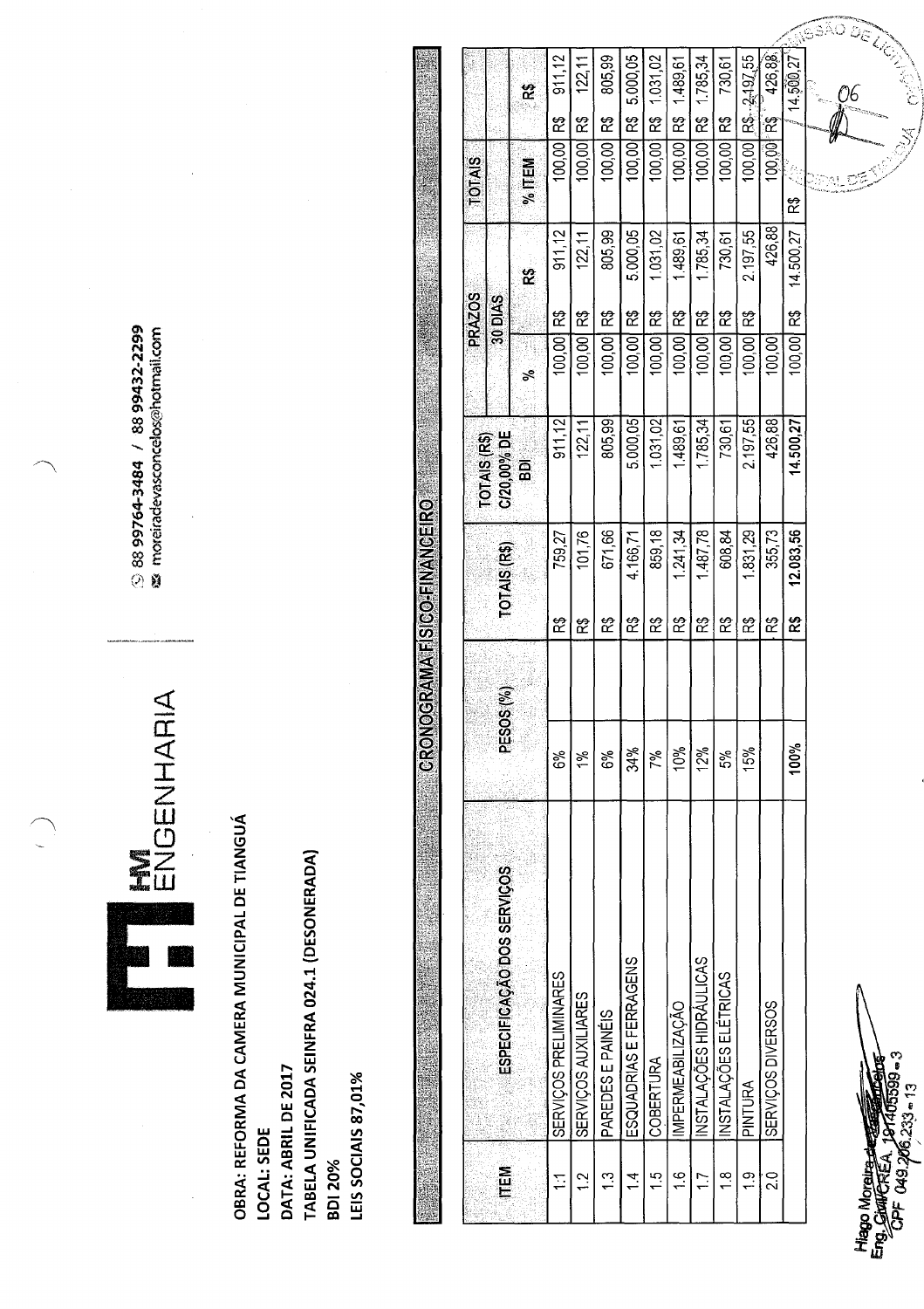S 88 99764-3484 / 88 99432-2299 s moreiradevasconcelos@hotmail.com 07



OBRA: REFORMA DA CAMERA MUNICIPAL DE TIANGUÁ **LOCAL: SEDE** DATA: ABRIL DE 2017 TABELA UNIFICADA SEINFRA 024.1 (DESONERADA) **BDI 20%** LEIS SOCIAIS 87,01%

| B D I - Bonificação e despesas indiretas : é o quociente da divisão do Custo Indireto (DI ) acrescido ao    |                                           |                             |
|-------------------------------------------------------------------------------------------------------------|-------------------------------------------|-----------------------------|
| Lucro ( B ), pela Custo diseto da obra >>>>>>>>>>>>>>>                                                      | BDI - CI + LUCRO                          | $\sim$                      |
| o Coeficiente do RDI é o multiplicador a ser aplicado no CD para obtenção do cumio total CT - CD x (14BDIR) |                                           |                             |
| remula de nos ess                                                                                           |                                           | Onde : Cl - Custo Indireto  |
| $BDI$ $\lambda = (AC+DP+GA+RI+IM+LO) \times 100$                                                            |                                           | $CD = Custo$ Direto         |
| (CD)                                                                                                        |                                           | $CT - Custo total$          |
| BDI - Custo Indireto + Lucro                                                                                |                                           | AC - Adm Contral            |
|                                                                                                             |                                           | DF - Despesa Financeira     |
|                                                                                                             |                                           | CA - Carantia               |
|                                                                                                             |                                           |                             |
|                                                                                                             |                                           | $R2 - R1200$                |
|                                                                                                             |                                           | IN - Impostos<br>LG - Lucro |
|                                                                                                             | COMPOSIÇÃO ABERTA DO B.D.I.<br>Percentual | Observação                  |
| Descricão                                                                                                   |                                           |                             |
| Administracão Central                                                                                       | 4.07%<br>0,528                            |                             |
| Despesas Financeiras<br>Garantia                                                                            | 0.218                                     |                             |
| Risco                                                                                                       | 0.978                                     |                             |
| Impostos e Taxas: COPINS 3.00%;<br>ISS 3,62%; PIS 0,65% (excluidos<br>IRPJ e CSLL)                          | 7.278                                     |                             |
| hucro-                                                                                                      | 6.981                                     |                             |
| Total do B.D.I. Calculado                                                                                   | 20.02%                                    |                             |

Hiago Moreum de Vasconcelos  $CPF$  049.206.233 = 13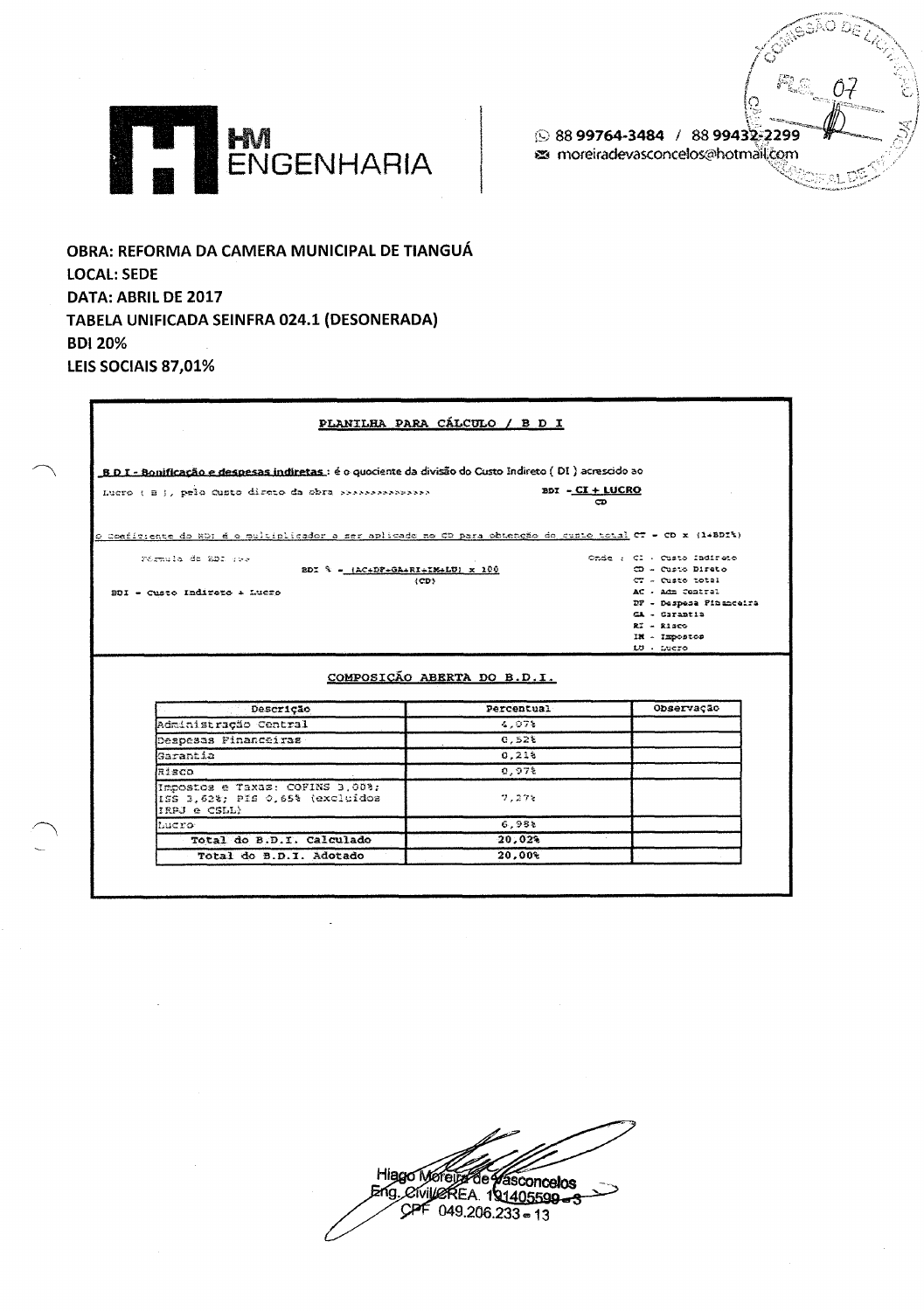



OBRA: REFORMA DA CAMERA MUNICIPAL DE TIANGUÁ LOCAL: SEDE DATA: ABRIL DE 2017 TABELA UNIFICADA SEINFRA 024.1 (DESONERADA) **BDI 20%** LEIS SOCIAIS 87,01%

| <b>CÓDIGO</b>              | <b>DESCRICÃO</b>                                                                                                 | <b>TABELA 024.1</b> |
|----------------------------|------------------------------------------------------------------------------------------------------------------|---------------------|
|                            |                                                                                                                  | <b>HORISTAS %</b>   |
|                            |                                                                                                                  |                     |
| A                          | <b>ENCARGOS SOCIAIS BÁSICOS</b>                                                                                  | 16,80               |
| A1                         | <b>INSS</b>                                                                                                      | 0,00                |
| A <sub>2</sub>             | SESI                                                                                                             | 1,50                |
| A3                         | <b>SENAI</b>                                                                                                     | 1.00                |
| A4                         | <b>INCRA</b>                                                                                                     | 0,20                |
| A5                         | <b>SEBRAE</b>                                                                                                    | 0,60                |
| A6                         | SALÁRIO EDUCAÇÃO                                                                                                 | 2,50                |
| A7                         | SEGURO DE ACIDENTES                                                                                              | 3,00                |
| A8                         | <b>FGTS</b>                                                                                                      | 8.00                |
| в                          | <b>ENCARGOS SOCIAIS C/ INCIDÊNCIA DE A</b>                                                                       | 46,45               |
| B1                         | DESCANSO SEMANAL REMUNERADO                                                                                      | 17,87               |
| $\overline{B2}$            | <b>FERIADOS</b>                                                                                                  | 3.72                |
| B <sub>3</sub>             | <b>AUXILIO ENFERMIDADE</b>                                                                                       | 0,91                |
| <b>B4</b>                  | 13º SALÁRIO                                                                                                      | 10.92               |
| <b>B5</b>                  | LICENÇA PATERNIDADE                                                                                              | 0,08                |
| B <sub>6</sub>             | <b>FALTAS JUSTIFICADAS</b>                                                                                       | 0,73                |
| $B\overline{7}$            | DIAS DE CHUVAS                                                                                                   | 1,65                |
| B8                         | AUXÍLIO ACIDENTE DE TRABALHO                                                                                     | 0.12                |
| <b>B9</b>                  | <b>FÉRIAS GOZADAS</b>                                                                                            | 10.42               |
| <b>B10</b>                 | <b>SALÁRIO MATERNIDADE</b>                                                                                       | 0,03                |
| c                          | <b>ENCARGOS SOCIAIS S/ INCIDÊNCIA DE A</b>                                                                       | 15.43               |
| $\overline{C1}$            | AVISO PRÉVIO INDENIZADO                                                                                          | 6,35                |
| $\overline{c}\overline{c}$ | AVISO PRÉVIO TRABALHADO                                                                                          | 0.15                |
| C3                         | FÉRIAS INDENIZADAS                                                                                               | 3,56                |
| C4                         | DEPOSITO DE RECISÃO S/ JUSTA CAUSA                                                                               | 4.84                |
| C5                         | INDENIZAÇÃO ADICIONAL                                                                                            | 0,53                |
|                            |                                                                                                                  |                     |
| D                          | REINCIDÊNCIAS DE UM GRUPO SOBRE O OUTRO                                                                          | 8,33                |
| D1                         | REINCIDÊNCIA DE GRUPO A SOBRE GRUPO B                                                                            | 7.80                |
| D <sub>2</sub>             | REINCIDÊNCIA DE GRUPO A SOBRE AVISO<br>PRÉVIO TRABALHADO E REINCIDÊNCIA DO FGTS<br>SOBRE AVISO PRÉVIO INDENIZADO | 0.53                |
|                            | TOTAL (A+B+C+D)                                                                                                  | 87,01               |

Hiago-Movella Vacconcelos<br>Eng. Civil/OKEA. 191405599-3-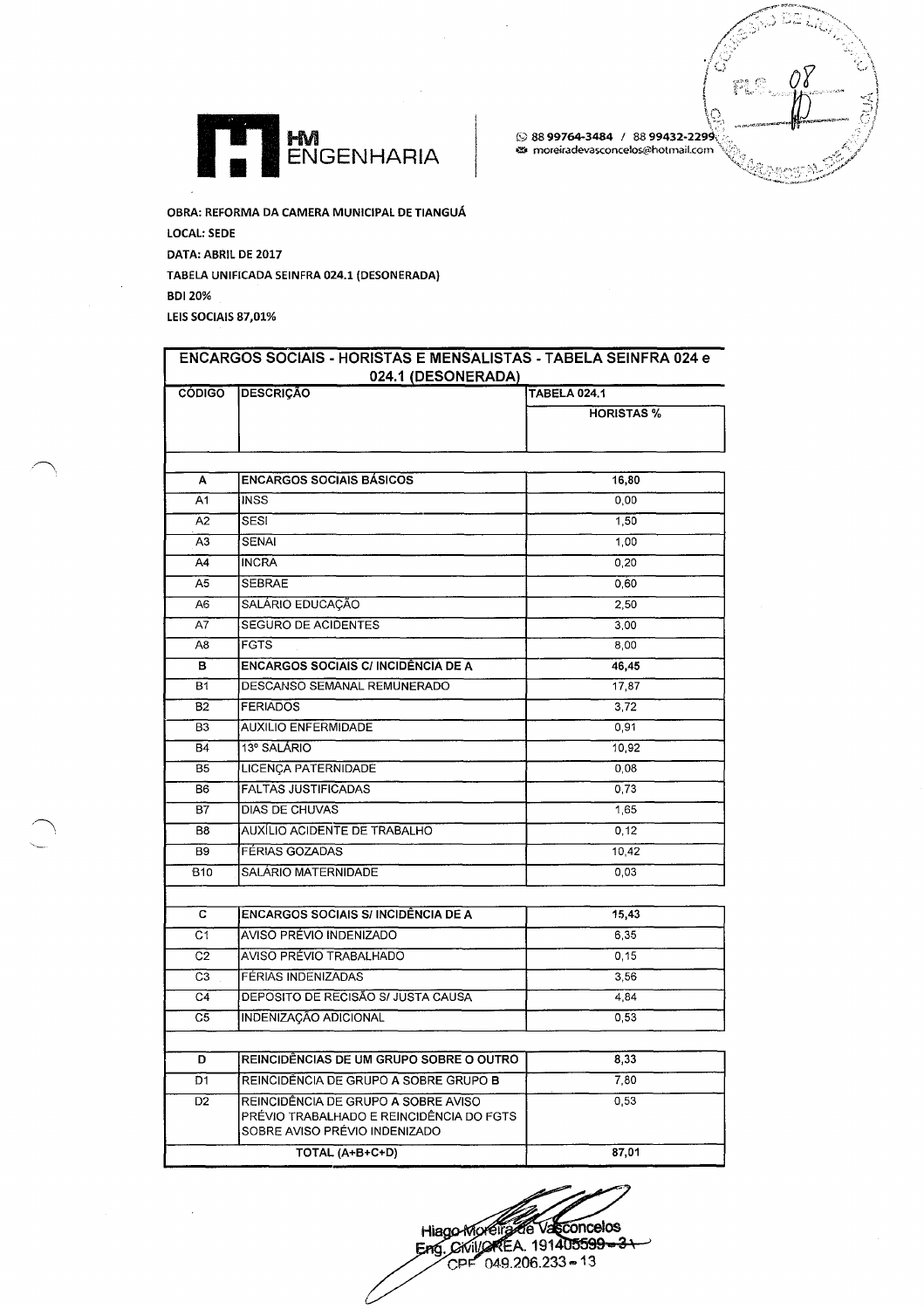

S 88 99764-3484 / 88 99432-2299<br>za moreiradevasconcelos@hotmail.com

OBRA: REFORMA DA CAMERA MUNICIPAL DE TIANGUÁ LOCAL: SEDE DATA: ABRIL DE 2017 TABELA UNIFICADA SEINFRA 024.1 (DESONERADA) **BDI 20%** LEIS SOCIAIS 87,01%

## COMPOSIÇÃO UNITÁRIA

| creigfe (s) | <b>DESMIRITOR</b>                                       | <b>Emerges</b> |                   |                        |          |
|-------------|---------------------------------------------------------|----------------|-------------------|------------------------|----------|
|             | <b>MAO DE OBRA</b>                                      |                |                   |                        |          |
| 12543       | <b>SERVENTE</b>                                         | н              | 3                 | 4.88                   | 14.64    |
| 12391       | <b>PEDREIRO</b>                                         | н              | 3                 | 7,2                    | 21.6     |
| 11530       | <b>MONTADOR</b>                                         | н              | 3                 | 7.2                    | 21,6     |
|             |                                                         |                | TOTAL MAO DE OBRA |                        | 57,84    |
|             | <b>MATERIAIS</b>                                        |                |                   |                        |          |
| 11945       | TE AÇO GALVANIZADO DE 1 1/2'                            | UN             | 0.17              | 17.6                   | 2.992    |
| 12170       | TUBO AÇO GALVANIZADO DE 40MM (1 1/2')                   | м              | 1.5               | 22.4                   | 33,6     |
| 10871       | COTOVELO AÇO GALVANIZADO DE 1 1/2"                      | UN             | 0.17              | 16.23                  | 2.7591   |
|             | LONA C/ APLICACÃO DE ILHOSES E LACRES.                  |                |                   |                        |          |
| 18395       | IMPRESSA C/ LOGOMARCAS E DESCRIÇÃO DA<br><b>OBRA</b>    | M <sub>2</sub> | 1                 | 79,39                  | 79.39    |
|             |                                                         |                |                   | <b>TOTAL MATERIAIS</b> | 118,7411 |
|             | <b>SERVICOS</b>                                         |                |                   |                        |          |
| C0830       | CONCRETO CICLÓPICO FCK 15 MPa COM<br>AGREGADO ADQUIRIDO | M <sub>3</sub> | 0.0125            | 278.035                | 3.4754   |
|             |                                                         |                |                   | <b>TOTAL SERVIÇOS</b>  | 3.4754   |
|             |                                                         |                |                   | <b>Total Simples</b>   | 180.06   |
|             |                                                         |                |                   | Encargos               | 51.37    |
|             |                                                         |                |                   | <b>BDI</b>             | n        |
|             |                                                         |                |                   | TOTAL GERAL            | 231.43   |

C1043 - DEMOUICAO DE ALVENARIA DE MBOLOS S/ REAPROVEITAMENTO Preço Adotado: 31,4200

Unid: M3

|       |                 | MAO DE OBRA |                   |      |       |
|-------|-----------------|-------------|-------------------|------|-------|
| 12543 | <b>SERVENTE</b> | н           |                   | 4,88 | 14,64 |
| 12391 | PEDREIRO        | н           | 0.3               | 7.2  | 2,16  |
|       |                 |             | TOTAL MAO DE OBRA |      | 16,8  |
|       |                 |             |                   |      |       |

Total Simples 16,8

Encargos 14 62

> **BDI** .o

**TOTAL GERAL**  $31,42$ 

|             | C1050 - DEMOLIÇÃO DE DIVISÓRIA LEVE - M2 |         |             |                          |        |
|-------------|------------------------------------------|---------|-------------|--------------------------|--------|
| MAO DE OBRA |                                          | Unidade | Coeficiente | Preco                    | Total  |
| 11530       | <b>MONTADOR</b>                          | н       | 0,5000      | 7,2000                   | 3,6000 |
| 12543       | <b>SERVENTE</b>                          | н       | 1,0000      | 4.8800                   | 4,8800 |
|             |                                          |         |             | Total:                   | 8,4800 |
|             |                                          |         |             | <b>Total Simples:</b>    | 8,48   |
|             |                                          |         |             | <b>Encargos Sociais:</b> | 7,38   |
|             |                                          |         |             | Valor BDI:               | 0,00   |
|             |                                          |         |             | Valor Geral:             | 15,86  |



C2210 - RETIRADA DE PORTAS E JANELAS, INCLUSIVE BATENTES - M2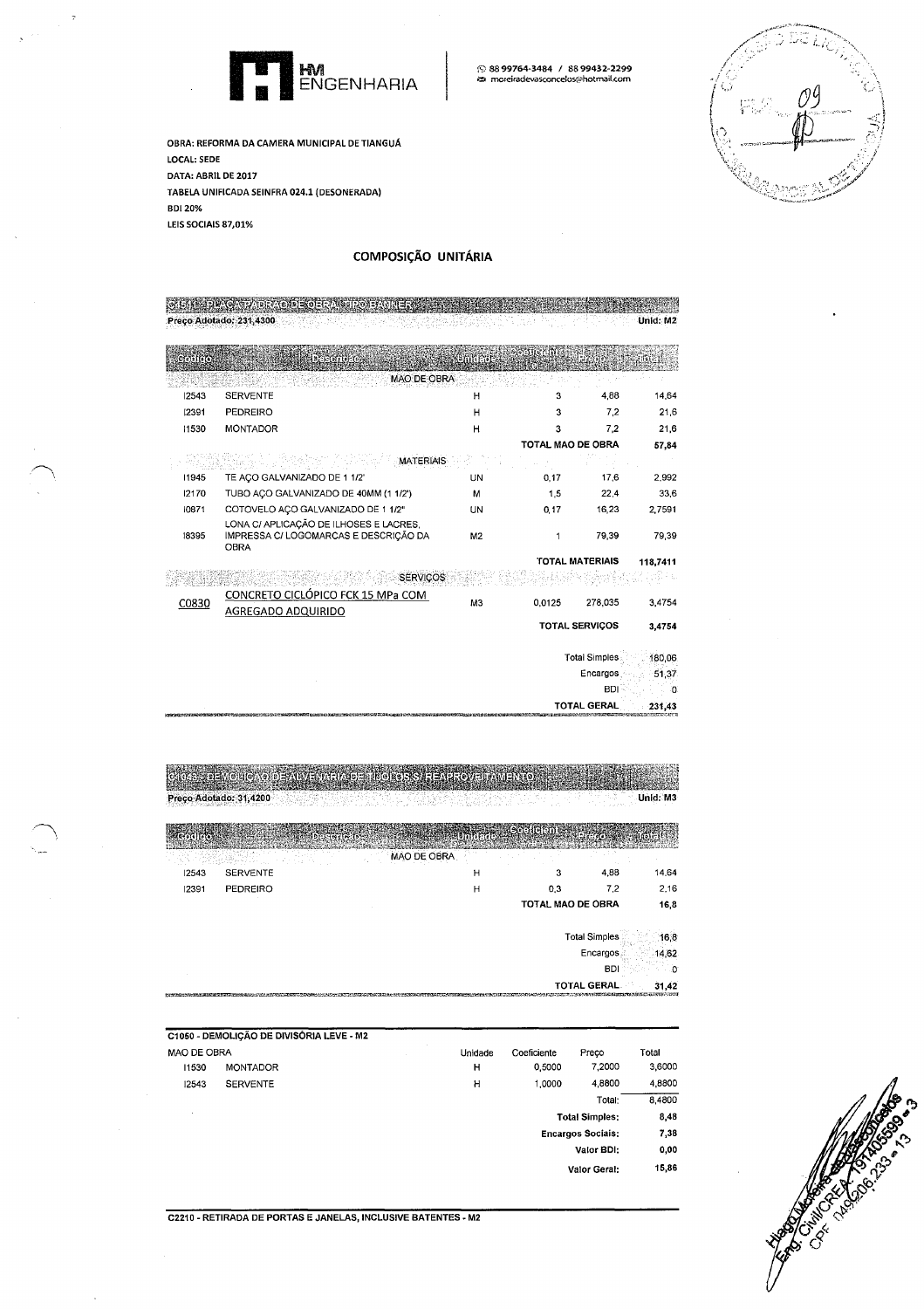| MAO DE OBRA |                                                                    | Unidade | Coeficiente | Preco                    | Total  |
|-------------|--------------------------------------------------------------------|---------|-------------|--------------------------|--------|
| 12391       | PEDREIRO                                                           | H       | 0.0800      | 7,2000                   | 0,5760 |
| 12543       | <b>SERVENTE</b>                                                    | н       | 0.8000      | 4.8800                   | 3,9040 |
|             |                                                                    |         |             | Total:                   | 4,4800 |
|             |                                                                    |         |             | <b>Total Simples:</b>    | 4,48   |
| ٠           |                                                                    |         |             | <b>Encargos Sociais:</b> | 3,90   |
|             |                                                                    |         |             | Valor BDI:               | 0.00   |
|             |                                                                    |         |             | <b>Valor Geral:</b>      | 8,38   |
|             | C0083 - ANDAIME METÁLICO DE ENCAIXE P/FACHADAS-LOCAÇÃO MENSAL - M2 |         |             |                          |        |
| MAO DE OBRA |                                                                    | Unidade | Coeficiente | Preco                    | Total  |



|             | C0083 - ANDAIME METÁLICO DE ENCAIXE P/FACHADAS-LOCAÇÃO MENSAL - M2 |                |             |                          |        |
|-------------|--------------------------------------------------------------------|----------------|-------------|--------------------------|--------|
| MAO DE OBRA |                                                                    | Unidade        | Coeficiente | Preco                    | Total  |
| 11530       | <b>MONTADOR</b>                                                    | Н              | 0.0800      | 7,2000                   | 0,5760 |
| 12543       | <b>SERVENTE</b>                                                    | H              | 0,1600      | 4,8800                   | 0,7808 |
|             |                                                                    |                |             | Total:                   | 1,3568 |
| MATERIAIS   |                                                                    |                |             |                          |        |
| 10068       | ANDAIME METALICO DE FACHADA - LOCACÃO                              | M <sub>2</sub> | 1.0300      | 5.7700                   | 5,9431 |
|             |                                                                    |                |             | Total:                   | 5.9431 |
|             |                                                                    |                |             | <b>Total Simples:</b>    | 7,30   |
|             |                                                                    |                |             | <b>Encargos Sociais:</b> | 1,18   |
|             |                                                                    |                |             | Valor BDI:               | 0,00   |
|             |                                                                    |                |             | Valor Geral:             | 8,48   |
|             |                                                                    |                |             |                          |        |

C4507 - PAREDE DE BLOCO DE GESSO STAND, INCLUSIVE EMASSAMENTO - FORNECIMENTO E EXECUÇÃO - M2

| <b>MATERIAIS</b><br>18332 | PAREDE DE BLOCO DE GESSO STAND, INCLUSIVE<br><b>EMASSAMENTO</b> | Unidade<br>M2 | Coeficiente<br>1,0000 | Preco<br>44,5400         | Total<br>44,5400 |
|---------------------------|-----------------------------------------------------------------|---------------|-----------------------|--------------------------|------------------|
|                           |                                                                 |               |                       | Total:                   | 44.5400          |
|                           |                                                                 |               |                       | <b>Total Simples:</b>    | 44,54            |
|                           |                                                                 |               |                       | <b>Encargos Sociais:</b> | 0,00             |
|                           |                                                                 |               |                       | Valor BDI:               | 0,00             |
|                           |                                                                 |               |                       | Valor Geral:             | 44,54            |

|                 | C4428 - PORTA TIPO PARANÁ (0,80 x 2,10 m), COMPLETA - UN  |         |             |                          |          |
|-----------------|-----------------------------------------------------------|---------|-------------|--------------------------|----------|
| <b>SERVICOS</b> |                                                           | Unidade | Coeficiente | Preco                    | Total    |
| C4421           | FORRAMENTO DE MADEIRA L = 15 cm                           | CJ      | 1,0000      | 228,3284                 | 228.3284 |
| C4422           | ALIZAR DE MADEIRA L= 5 cm (1 FACE)                        | CJ      | 2.0000      | 21,0200                  | 42,0400  |
| C4427           | PORTA TIPO PARANÁ (0,80 x 2,10 m), C/<br><b>FERRAGENS</b> | UN      | 1,0000      | 192,8600                 | 192,8600 |
|                 |                                                           |         |             | Total:                   | 463.2284 |
|                 |                                                           |         |             | <b>Total Simples:</b>    | 463,23   |
|                 |                                                           |         |             | <b>Encargos Sociais:</b> | 56,48    |
|                 |                                                           |         |             | Valor BDI:               | 0,00     |
|                 |                                                           |         |             | Valor Geral:             | 519,71   |
|                 |                                                           |         |             |                          |          |
|                 | C1426 - GRADE DE FERRO DE PROTECÃO - M2                   |         |             |                          |          |

|                  | C1420 - GRADE DE FERRO DE FROTECAO - M2 |         |             |                          |          |
|------------------|-----------------------------------------|---------|-------------|--------------------------|----------|
| MAO DE OBRA      |                                         | Unidade | Coeficiente | Preco                    | Total    |
| 12391            | <b>PEDREIRO</b>                         | н       | 3,0000      | 7,2000                   | 21,6000  |
| 12543            | <b>SERVENTE</b>                         | н       | 3,0000      | 4,8800                   | 14,6400  |
|                  |                                         |         |             | Total:                   | 36,2400  |
| <b>MATERIAIS</b> |                                         |         |             |                          |          |
| 10109            | AREIA MEDIA                             | ΜЗ      | 0,0080      | 46,0000                  | 0,3680   |
| 10441            | CAL HIDRATADA                           | KG      | 0.5700      | 0.7400                   | 0.4218   |
| 10805            | CIMENTO PORTLAND                        | KG      | 2,8400      | 0.5000                   | 1,4200   |
| 11222            | <b>GRADE DE FERRO</b>                   | M2      | 1,0000      | 98.6200                  | 98,6200  |
|                  |                                         |         |             | Total:                   | 100,8298 |
|                  |                                         |         |             | <b>Total Simples:</b>    | 137,07   |
|                  |                                         |         |             | <b>Encargos Sociais:</b> | 31,53    |
|                  |                                         |         |             | <b>Valor BDI:</b>        | 0,00     |
|                  |                                         |         |             | <b>Valor Geral:</b>      | 168,60   |

|                  | C3659 - PORTÃO DE METALON E BARRA CHATA DE FERRO CIFECHADURA E DOBRADIÇA, INCLUS, PINTURA<br><b>ESMALTE SINTÉTICO - M2</b> |         |             |          |          |
|------------------|----------------------------------------------------------------------------------------------------------------------------|---------|-------------|----------|----------|
| MAO DE OBRA      |                                                                                                                            | Unidade | Coeficiente | Preco    | Total    |
| 11530            | <b>MONTADOR</b>                                                                                                            | н       | 1.0000      | 7,2000   | 7.2000   |
| 12391            | PEDREIRO                                                                                                                   | н       | 0.3500      | 7,2000   | 2,5200   |
| 12543            | <b>SERVENTE</b>                                                                                                            | н       | 0.2500      | 4,8800   | 1,2200   |
|                  |                                                                                                                            |         |             | Total:   | 10,9400  |
| <b>MATERIAIS</b> |                                                                                                                            |         |             |          |          |
| 10108            | AREIA GROSSA                                                                                                               | M3      | 0.0010      | 50,0000  | 0,0500   |
| 10805            | CIMENTO PORTLAND                                                                                                           | KG      | 0.1500      | 0.5000   | 0.0750   |
| 16727            | PORTÃO EM METALON E BARRA CHATA DE<br>FERRO C/FECHADURA E DOBRADIÇAS, INCLUS.<br>PINTURA ESMALTE SINTÉTICO (=1M2)          | UN      | 1.0000      | 290.4000 | 290,4000 |
|                  |                                                                                                                            |         |             | Total:   | 290.5250 |



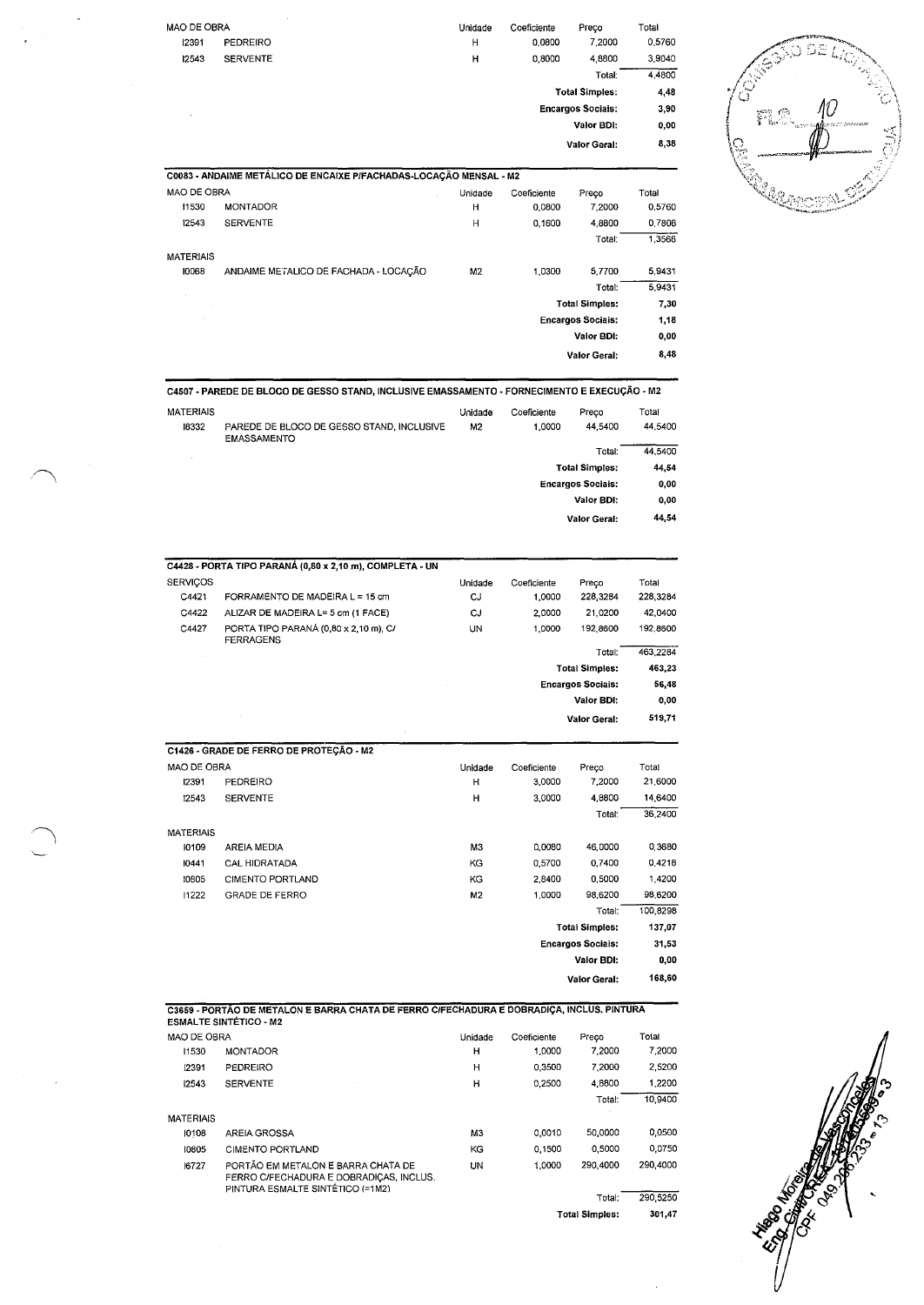| <b>Encargos Sociais:</b> | 9,52   |
|--------------------------|--------|
| Valor BDI:               | 0.00   |
| Valor Geral:             | 310,98 |

|                  | C2203 - RETELHAMENTO C/ TELHA FIBROCIMENTO MAT. DE FIXAÇÃO - M2 |         |             |                          |        |
|------------------|-----------------------------------------------------------------|---------|-------------|--------------------------|--------|
| MAO DE OBRA      |                                                                 | Unidade | Coeficiente | Preco                    | Total  |
| 10047            | AJUDANTE DE TELHADISTA                                          | н       | 0,7500      | 5,6000                   | 4,2000 |
| 12070            | <b>TELHADISTA</b>                                               | Н       | 0,7500      | 7.2000                   | 5,4000 |
|                  |                                                                 |         |             | Total:                   | 9,6000 |
| <b>MATERIAIS</b> |                                                                 |         |             |                          |        |
| 10853            | CONJUNTO VEDAÇÃO ELASTICA                                       | UN      | 1,4200      | 0.5000                   | 0,7100 |
| 11514            | MASSA DE VEDAÇÃO                                                | KG      | 0,1500      | 11,8000                  | 1,7700 |
| 11574            | PARAFUSO COM ROSCA SOBERBA 8X180MM                              | UN      | 1,4200      | 1,2500                   | 1,7750 |
|                  |                                                                 |         |             | Total:                   | 4,2550 |
|                  |                                                                 |         |             | <b>Total Simples:</b>    | 13,86  |
|                  |                                                                 |         |             | <b>Encargos Sociais:</b> | 8,36   |
|                  |                                                                 |         |             | Valor BDI:               | 0,00   |
|                  |                                                                 |         |             | <b>Valor Geral:</b>      | 22,21  |
|                  | C0661 - CALHA DE CHAPA GALVANIZADA 26 DESENVOLVIMENTO 50cm - M  |         |             |                          |        |
| MAO DE OBRA      |                                                                 | Unidade | Coeficiente | Preço                    | Total  |
| בו החו           | A ILIOANTE DE ENCANADOR                                         | н       | 1.2000      | 5.6000                   | 6.7200 |

 $\ddot{\phantom{1}}$ 

 $\bar{\beta}$  $\frac{1}{2}$ 



| MAO DE OBRA                                    | Unidade | Coeficiente                                                    | Preço      | Total                                                                    |
|------------------------------------------------|---------|----------------------------------------------------------------|------------|--------------------------------------------------------------------------|
| AJUDANTE DE ENCANADOR                          | н       | 1,2000                                                         | 5,6000     | 6,7200                                                                   |
| <b>ENCANADOR</b>                               | н       | 1,2000                                                         | 7,2000     | 8,6400                                                                   |
|                                                |         |                                                                | Total:     | 15,3600                                                                  |
|                                                |         |                                                                |            |                                                                          |
| CHAPA DE AÇO GALVANIZADA N.26. DESENV<br>0.50M | м       | 1.0300                                                         | 28,6300    | 29,4889                                                                  |
| <b>PREGO 15X15</b>                             | ΚG      | 0.0900                                                         | 9,4000     | 0.8460                                                                   |
| <b>REBITES</b>                                 | KG      | 0.0400                                                         | 37,4000    | 1,4960                                                                   |
| SOLDA 70X30                                    | KG      | 0.0400                                                         | 48,4000    | 1,9360                                                                   |
|                                                |         |                                                                | Total:     | 33,7669                                                                  |
|                                                |         |                                                                |            | 49,13                                                                    |
|                                                |         |                                                                |            | 13,36                                                                    |
|                                                |         |                                                                | Valor BDI: | 0,00                                                                     |
|                                                |         |                                                                |            | 62,49                                                                    |
|                                                |         | C0661 - CALHA DE CHAPA GALVANIZADA 26 DESENVOLVIMENTO 50cm - M |            | <b>Total Simples:</b><br><b>Encargos Sociais:</b><br><b>Valor Geral:</b> |

C1458 - IMPERMEABILIZAÇÃO C/ IMPERMEABILIZANTE ESTRUTURAL E APLICAÇÃO DE MEMBRANA DE BASE<br>ACRÍLICA - M2

| ----------  |                                        |                          |             |                       |         |
|-------------|----------------------------------------|--------------------------|-------------|-----------------------|---------|
| MAO DE OBRA |                                        | Unidade                  | Coeficiente | Preco                 | Total   |
| 12391       | <b>PEDREIRO</b>                        | н                        | 0,6000      | 7,2000                | 4,3200  |
|             |                                        |                          |             | Total:                | 4.3200  |
| MATERIAIS   |                                        |                          |             |                       |         |
| 10109       | <b>AREIA MEDIA</b>                     | M3                       | 0,0260      | 46,0000               | 1,1960  |
| 10801       | CIMENTO ESPECIAL IMPERMEABILIZANTE N.1 | KG                       | 2,0000      | 3,5400                | 7,0800  |
| 10805       | <b>CIMENTO PORTLAND</b>                | ΚG                       | 5,3600      | 0,5000                | 2,6800  |
| 11089       | EMULSÃO ADESIVA                        | ΚG                       | 0.1500      | 9,0200                | 1.3530  |
| 11521       | MEMBRANA ACRILICA                      | KG                       | 1,6000      | 11,7200               | 18,7520 |
| 12251       | <b>VEU DE POLIESTER</b>                | M <sub>2</sub>           | 1,0000      | 12,4300               | 12,4300 |
|             |                                        |                          |             | Total:                | 43,4910 |
|             |                                        |                          |             | <b>Total Simples:</b> | 47,81   |
|             |                                        | <b>Encargos Sociais:</b> |             |                       | 3,76    |
|             |                                        |                          |             | Valor BDI:            | 0,00    |
|             |                                        |                          |             | <b>Valor Geral:</b>   | 51,57   |

| MAO DE OBRA      |                                        | Unidade                  | Coeficiente       | Preço                 | Total  |
|------------------|----------------------------------------|--------------------------|-------------------|-----------------------|--------|
| 12391            | PEDREIRO                               | н                        | 0.1000            | 7.2000                | 0.7200 |
|                  |                                        |                          |                   | Total:                | 0.7200 |
| <b>MATERIAIS</b> |                                        |                          |                   |                       |        |
| 10801            | CIMENTO ESPECIAL IMPERMEABILIZANTE N.1 | KG                       | 2.0000            | 3,5400                | 7.0800 |
| 11089            | EMULSÃO ADESIVA                        | KG                       | 0.1500            | 9.0200                | 1,3530 |
|                  |                                        |                          |                   | Total:                | 8.4330 |
|                  |                                        |                          |                   | <b>Total Simples:</b> | 9,15   |
|                  |                                        | <b>Encargos Sociais:</b> |                   |                       | 0,63   |
|                  |                                        |                          | <b>Valor BDI:</b> |                       |        |
|                  |                                        |                          |                   | Valor Geral:          | 9,78   |

C2188 - REGULARIZAÇÃO DE SUPERFÍCIES HORIZONTAIS E VERTICAIS C/ ARGAMASSA DE CIMENTO E AREIA S/<br>PENEIRAMENTO, TRAÇO 1:3, ESP.= 6cm P/ APLICAÇÃO DE IMPERMEABILIZAÇÃO - M2

| MAO DE OBRA |                 | Unidade | Coeficiente | Preco   | Total             |
|-------------|-----------------|---------|-------------|---------|-------------------|
| 12391       | PEDREIRO        | н       | 0.4300      | 7.2000  | 3.0960            |
| 12543       | <b>SERVENTE</b> | Н       | 1.4600      | 4.8800  | 7.1248            |
|             |                 |         |             | Total:  | 10,2208<br>$\sim$ |
| MATERIAIS   |                 |         |             |         |                   |
| 10109       | AREIA MEDIA     | M3      | 0.0730      | 46,0000 | 3,3580            |

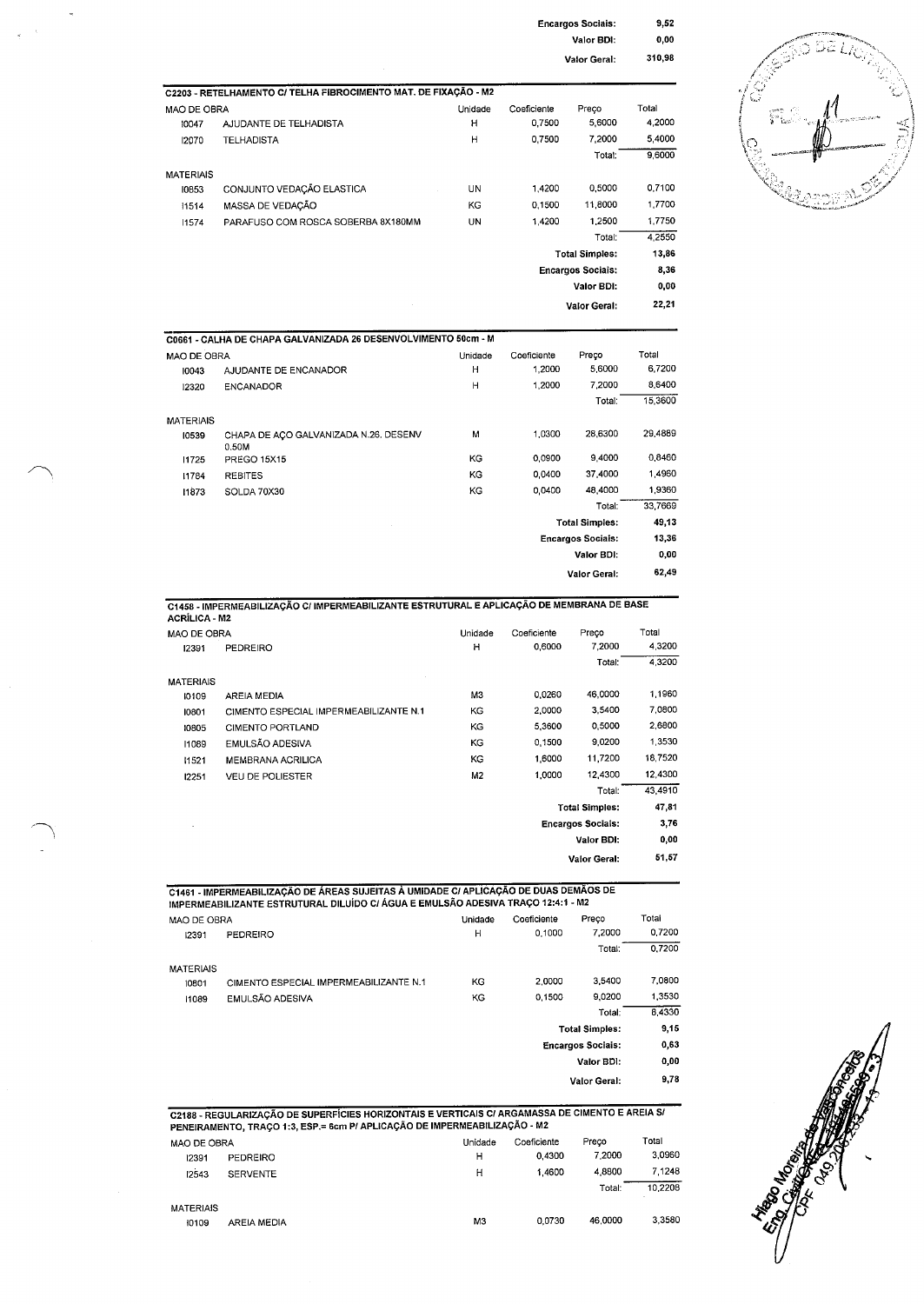| 10805       | <b>CIMENTO PORTLAND</b>                                                 | KG      | 29.1600     | 0.5000                   | 14,5800 |
|-------------|-------------------------------------------------------------------------|---------|-------------|--------------------------|---------|
|             |                                                                         |         |             | Total:                   | 17,9380 |
|             |                                                                         |         |             | <b>Total Simples:</b>    | 28,16   |
|             |                                                                         |         |             | <b>Encargos Sociais:</b> | 8,89    |
|             |                                                                         |         |             | Valor BDI:               | 0,00    |
|             |                                                                         |         |             | Valor Geral:             | 37,05   |
|             |                                                                         |         |             |                          |         |
|             | C0349 - BACIA DE LOUÇA BRANCA C/CAIXA ACOPLADA, ENTRADA HORIZONTAL - UN |         |             |                          |         |
| MAO DE OBRA |                                                                         | Unidade | Coeficiente | Preco                    | Total   |
| 10042       | A ILIOANITE DE ENCANADOD                                                | ш.      | n nnnn      | E GOOD                   | 11.2000 |

 $\ddot{\phantom{1}}$ 

l,

 $\bar{\lambda}$ 

| MAO DE OBRA      |                                                         | Unidade   | Coeficiente              | Preco                 | Total    |
|------------------|---------------------------------------------------------|-----------|--------------------------|-----------------------|----------|
| 10043            | AJUDANTE DE ENCANADOR                                   | н         | 2,0000                   | 5,6000                | 11,2000  |
| 12320            | <b>ENCANADOR</b>                                        | H         | 2,0000                   | 7,2000                | 14,4000  |
|                  |                                                         |           |                          | Total:                | 25,6000  |
| <b>MATERIAIS</b> |                                                         |           |                          |                       |          |
| 10170            | BACIA LOUÇA BRANCA COM SAÍDA HORIZONTAL                 | UN        | 1,0000                   | 110,8000              | 110,8000 |
| 10301            | <b>BUCHA PLASTICA 8MM</b>                               | UN        | 2,0000                   | 0,1700                | 0,3400   |
| 10406            | CAIXA ACOPLADA DE LOUÇA BRANCA PARA<br><b>BACIA</b>     | UN        | 1.0000                   | 152,6000              | 152,6000 |
| 10848            | CONEXÃO 4"X48MM PARA BACIA C/SAÍDA<br><b>HORIZONTAL</b> | UN        | 1,0000                   | 22,6300               | 22,6300  |
| 11091            | <b>ENGATE CROMADO</b>                                   | UN        | 1,0000                   | 16.0600               | 16,0600  |
| 11092            | <b>ENGATE DE PVC</b>                                    | UN        | 1,0000                   | 4.9400                | 4.9400   |
| 11180            | FITA DE VEDAÇÃO                                         | M         | 0,5600                   | 0.3800                | 0.2128   |
| 11579            | PARAFUSO CROMADO P/FIXAÇÃO SANITARIOS                   | UN        | 2.0000                   | 2,5500                | 5,1000   |
| 11925            | TAMPA PLASTICA PARA BACIA                               | <b>UN</b> | 1.0000                   | 20,9000               | 20,9000  |
|                  |                                                         |           |                          | Total:                | 333,5828 |
|                  |                                                         |           |                          | <b>Total Simples:</b> | 359,18   |
|                  |                                                         |           | <b>Encargos Sociais:</b> | 22,28                 |          |
|                  |                                                         |           |                          | Valor BDI:            | 0,00     |
|                  |                                                         |           |                          | <b>Valor Geral:</b>   | 381,46   |

| MAO DE OBRA      |                                                                     | Unidade | Coeficiente | Preço    | Total    |
|------------------|---------------------------------------------------------------------|---------|-------------|----------|----------|
| 12320            | <b>ENCANADOR</b>                                                    |         |             | 7.2000   |          |
|                  |                                                                     | н       | 4,0000      |          | 28,8000  |
| 12543            | <b>SERVENTE</b>                                                     | н       | 4.0000      | 4.8800   | 19,5200  |
|                  |                                                                     |         |             | Total:   | 48,3200  |
| <b>MATERIAIS</b> |                                                                     |         |             |          |          |
| 10174            | BACIA SIFONADA DE LOUCA BRANCA                                      | UN      | 1,0000      | 110,8000 | 110,8000 |
| 10475            | CAP PVC SOLD. MARROM DIAM, 25MM (3/4")                              | UN      | 1.0000      | 0,9500   | 0.9500   |
| 11282            | JOELHO PVC PARA ESGOTO DE 100MM                                     | 11N     | 1,0000      | 5,8000   | 5,8000   |
| 11319            | JUNCÃO PVC PARA ESGOTO 100X50MM (4X2")                              | UN      | 2,0000      | 8.3000   | 16,6000  |
| 11449            | LUVA PVC SOLDAVEL/ROSCA DE 25X3/4"                                  | UN      | 1.0000      | 1.1700   | 1.1700   |
| 12012            | TE PVC RIGIDO. PARA ESGOTO - 100MM (4')                             | UN      | 1,0000      | 10.4500  | 10.4500  |
| 12200            | TUBO PVC SOLDAVEL DE 25MM (3/4')                                    | м       | 0.5000      | 2.4500   | 1.2250   |
| 12456            | TUBO PVC ESGOTO PRIMÁRIO DE 100 (NBR 5688)                          | М       | 6,0000      | 9.8200   | 58.9200  |
| 12457            | TUBO PVC ESGOTO PRIMÁRIO DE 50MM (NBR<br>5688)                      | м       | 1,5000      | 6.6500   | 9.9750   |
| 12481            | LAVANDERIA DE MARMORITE 1,10x0,60m                                  | UN      | 1,0000      | 202,9300 | 202,9300 |
| 16120            | TORNEIRA DE PLÁSTICO 3/4" (PADRÃO MUTIRÃO)                          | UN      | 1.0000      | 9.3300   | 9,3300   |
| 16236            | TANQUE DE LAVAR EM CONCRETO C/ SUPORTE<br>DE APOIO (PADRÃO MUTIRÃO) | UN      | 1.0000      | 34.6500  | 34,6500  |
|                  |                                                                     |         |             | Total:   | 462,8000 |

| 462,8000 | Total:                   |  |
|----------|--------------------------|--|
| 511.12   | <b>Total Simples:</b>    |  |
| 42,04    | <b>Encargos Sociais:</b> |  |
| 0,00     | Valor BDI:               |  |
| 553,16   | <b>Valor Geral:</b>      |  |
|          |                          |  |

|                  | C1947 - PONTO ELÉTRICO, MATERIAL E EXECUÇÃO - PT   |         |             |        |         |
|------------------|----------------------------------------------------|---------|-------------|--------|---------|
| MAO DE OBRA      |                                                    | Unidade | Coeficiente | Preço  | Total   |
| 10042            | AJUDANTE DE ELETRICISTA                            | н       | 3,0000      | 5,6000 | 16,8000 |
| 12312            | <b>ELETRICISTA</b>                                 | н       | 3,0000      | 7.2000 | 21,6000 |
| 12543            | <b>SERVENTE</b>                                    | н       | 2,5000      | 4.8800 | 12,2000 |
|                  |                                                    |         |             | Total: | 50,6000 |
| <b>MATERIAIS</b> |                                                    |         |             |        |         |
| 10356            | CABO ISOLADO PVC 750V 2.5 MM2                      | м       | 12,0000     | 1,2100 | 14,5200 |
| 10419            | CAIXA ESTAMPADA 3"X3", 4"X2", 4"X4" - CHAPA 18     | UN      | 1.0000      | 1.0600 | 1,0600  |
| 10428            | CAIXA PASSAG, CHAPA C/TAMPA PARAF.<br>100X100X80MM | UN      | 1.0000      | 7,4100 | 7,4100  |
| 10957            | CURVA DE PVC RIGIDO PARA ELETRODUTO DE<br>3/4"     | UN      | 1,0000      | 2,1000 | 2,1000  |
| 10981            | DISJUNTOR MONOPOLAR 16A                            | UN      | 0.1000      | 8,3000 | 0.8300  |
| 11075            | ELETRODUTO DE PVC RIGIDO 3/4"                      | м       | 3,0000      | 3.2000 | 9.6000  |
| 11105            | ESPELHO 4"X2" OU 3"X3"                             | UN      | 1,0000      | 2,1000 | 2,1000  |



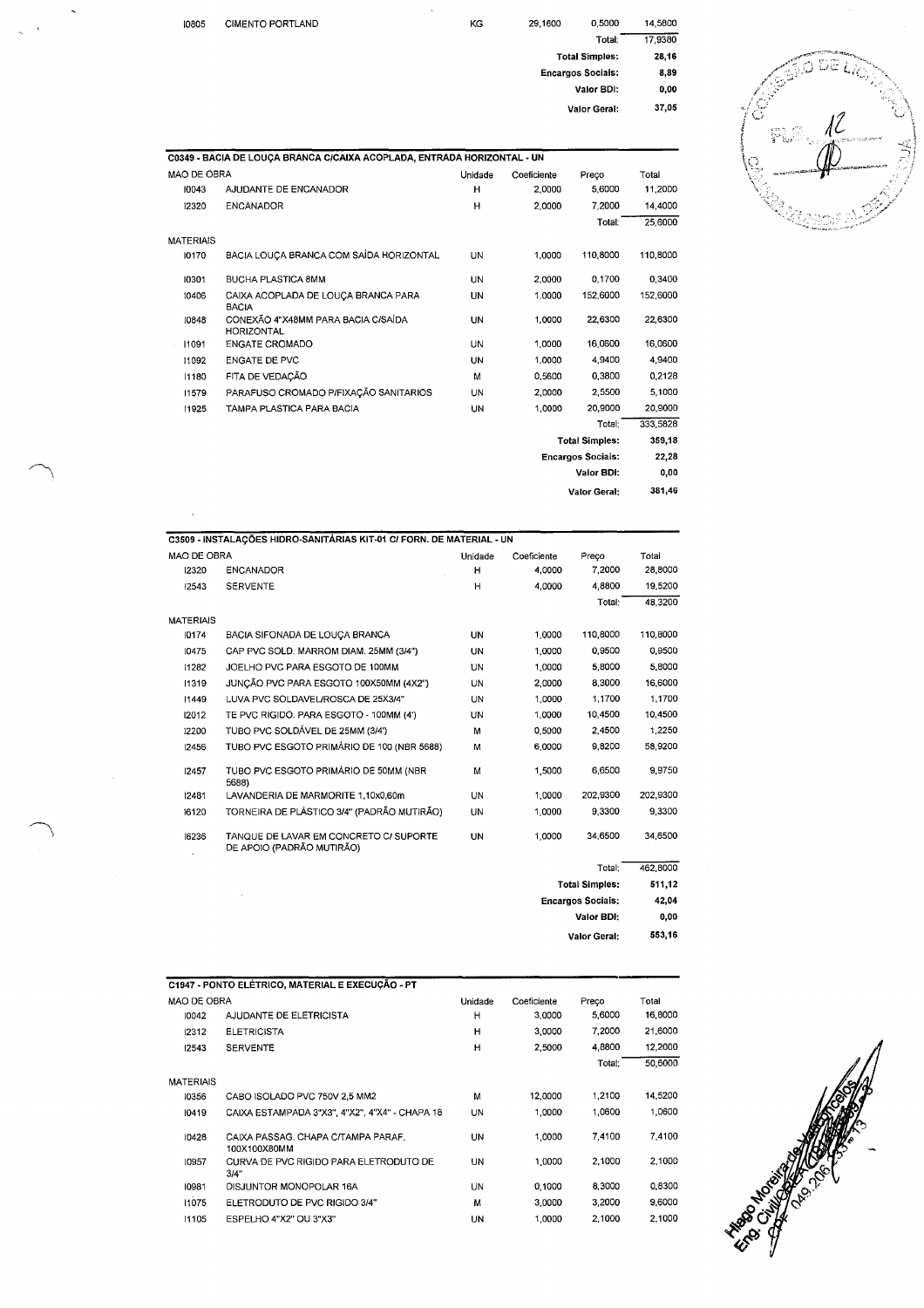|                                 | 2.0700  | 0.6900                   | 3,0000 | м  | FITA ISOLANTE                                    | 11181 |
|---------------------------------|---------|--------------------------|--------|----|--------------------------------------------------|-------|
| تمارعا                          | 16.2300 | 16,2300                  | 1.0000 | UN | INTERRUPTOR 2 TECLAS PARALELO 1 TOMADA<br>2POLOS | 11262 |
| 5 S.                            | 1,6600  | 0.8300                   | 2,0000 | UN | LUVA DE PVC RIGIDO PARA ELETRODUTO 3/4"          | 11409 |
| $\alpha$ , $\beta$<br>أتحددهم   | 57,5800 | Total:                   |        |    |                                                  |       |
| 医空气管                            | 108,18  | <b>Total Simples:</b>    |        |    |                                                  |       |
| n Bern<br>4007                  | 44,03   | <b>Encargos Sociais:</b> |        |    |                                                  |       |
| -14                             | 0,00    | Valor BDI:               |        |    |                                                  |       |
| <b>STEPHONEO.SOLL PASSAGETS</b> | 152,21  | Valor Geral:             |        |    |                                                  |       |
|                                 |         |                          |        |    |                                                  |       |



|                    | C4167 - LATEX ACRÍLICO TRÊS DEMÃOS EM PAREDES INTERNAS S/ MASSA - M2 |           |             |                          |        |
|--------------------|----------------------------------------------------------------------|-----------|-------------|--------------------------|--------|
| <b>MAO DE OBRA</b> |                                                                      | Unidade   | Coeficiente | Preco                    | Total  |
| 10045              | AJUDANTE DE PINTOR                                                   | Η         | 0,4000      | 5,6000                   | 2,2400 |
| 12395              | <b>PINTOR</b>                                                        | н         | 0.5000      | 7,2000                   | 3,6000 |
|                    |                                                                      |           |             | Total:                   | 5,8400 |
| <b>MATERIAIS</b>   |                                                                      |           |             |                          |        |
| 11347              | LIXA PARA MADEIRA/MASSA                                              | <b>UN</b> | 0,2500      | 0.5500                   | 0,1375 |
| 11490              | LÍQUIDO SELADOR PARA PINTURA LATEX                                   | L         | 0.1200      | 10,0400                  | 1,2048 |
| 12097              | TINTA LATEX ACRÍLICA                                                 | L         | 0.2400      | 13,4500                  | 3,2280 |
|                    |                                                                      |           |             | Total:                   | 4.5703 |
|                    |                                                                      |           |             | <b>Total Simples:</b>    | 10,41  |
|                    |                                                                      |           |             | <b>Encargos Sociais:</b> | 5,08   |
|                    |                                                                      |           |             | Valor BDI:               | 0,00   |
|                    |                                                                      |           |             | <b>Valor Geral:</b>      | 15,49  |

|                  | C2461 - TEXTURA ACRÍLICA 1 DEMÃO EM PAREDES EXTERNAS - M2 |         |             |                          |        |
|------------------|-----------------------------------------------------------|---------|-------------|--------------------------|--------|
| MAO DE OBRA      |                                                           | Unidade | Coeficiente | Preco                    | Total  |
| 10045            | AJUDANTE DE PINTOR                                        | н       | 0.2000      | 5,6000                   | 1,1200 |
| 12395            | <b>PINTOR</b>                                             | н       | 0,3000      | 7.2000                   | 2,1600 |
|                  |                                                           |         |             | Total:                   | 3.2800 |
| <b>MATERIAIS</b> |                                                           |         |             |                          |        |
| 1856             | SELADOR ACRÍLICO                                          | L       | 0.1900      | 10,0700                  | 1,9133 |
| 12079            | <b>TEXTURA ACRÍLICA</b>                                   | KG      | 0.3100      | 7,4800                   | 2,3188 |
|                  |                                                           |         |             | Total:                   | 4,2321 |
|                  |                                                           |         |             | <b>Total Simples:</b>    | 7.51   |
|                  |                                                           |         |             | <b>Encargos Sociais:</b> | 2,86   |
|                  |                                                           |         |             | Valor BDI:               | 0,00   |
|                  |                                                           |         |             | <b>Valor Geral:</b>      | 10,37  |

|                  | C1279 - ESMALTE DUAS DEMÃOS EM ESQUADRIAS DE FERRO - M2 |         |             |                          |         |
|------------------|---------------------------------------------------------|---------|-------------|--------------------------|---------|
| MAO DE OBRA      |                                                         | Unidade | Coeficiente | Preco                    | Total   |
| 10045            | AJUDANTE DE PINTOR                                      | H       | 0.8000      | 5,6000                   | 4.4800  |
| 12395            | <b>PINTOR</b>                                           | н       | 0.8000      | 7,2000                   | 5,7600  |
|                  |                                                         |         |             | Total:                   | 10,2400 |
| <b>MATERIAIS</b> |                                                         |         |             |                          |         |
| 10035            | <b>AGUARRAZ MINERAL</b>                                 | L       | 0,0300      | 10,4600                  | 0,3138  |
| 11100            | <b>ESMALTE SINTETICO</b>                                | L       | 0,1600      | 12,0000                  | 1.9200  |
| 11346            | LIXA PARA FERRO                                         | UN      | 0,3000      | 2,2300                   | 0.6690  |
| 12293            | ZARCÃO                                                  | L       | 0.1200      | 15,4900                  | 1,8588  |
|                  |                                                         |         |             | Total:                   | 4,7616  |
|                  |                                                         |         |             | <b>Total Simples:</b>    | 15,00   |
|                  |                                                         |         |             | <b>Encargos Socials:</b> | 8,91    |
|                  |                                                         |         |             | Valor BDI:               | 0,00    |
|                  |                                                         |         |             | <b>Valor Geral:</b>      | 23,91   |

## C1628 - LIMPEZA GERAL - M2

| MAO DE OBRA |                 | Unidade | Coeficiente | Preco                    | Total  |
|-------------|-----------------|---------|-------------|--------------------------|--------|
| 12543       | <b>SERVENTE</b> | Н       | 0.7000      | 4,8800                   | 3.4160 |
|             |                 |         |             | Total:                   | 3.4160 |
| $\sim$      |                 |         |             | <b>Total Simples:</b>    | 3,42   |
|             |                 |         |             | <b>Encargos Socials:</b> | 2,97   |
|             |                 |         |             | Valor BDI:               | 0,00   |
|             |                 |         |             | Valor Geral:             | 6,39   |

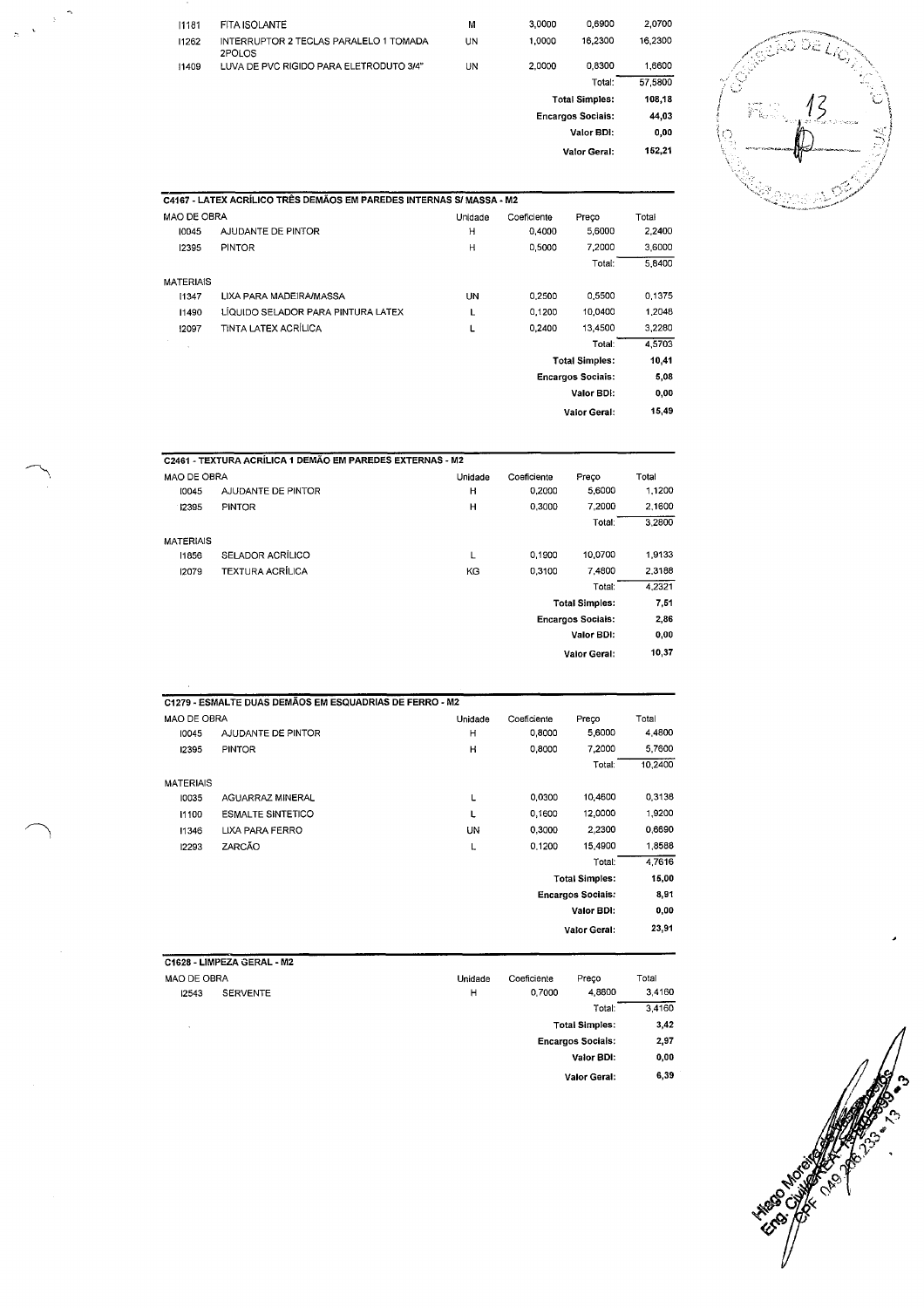





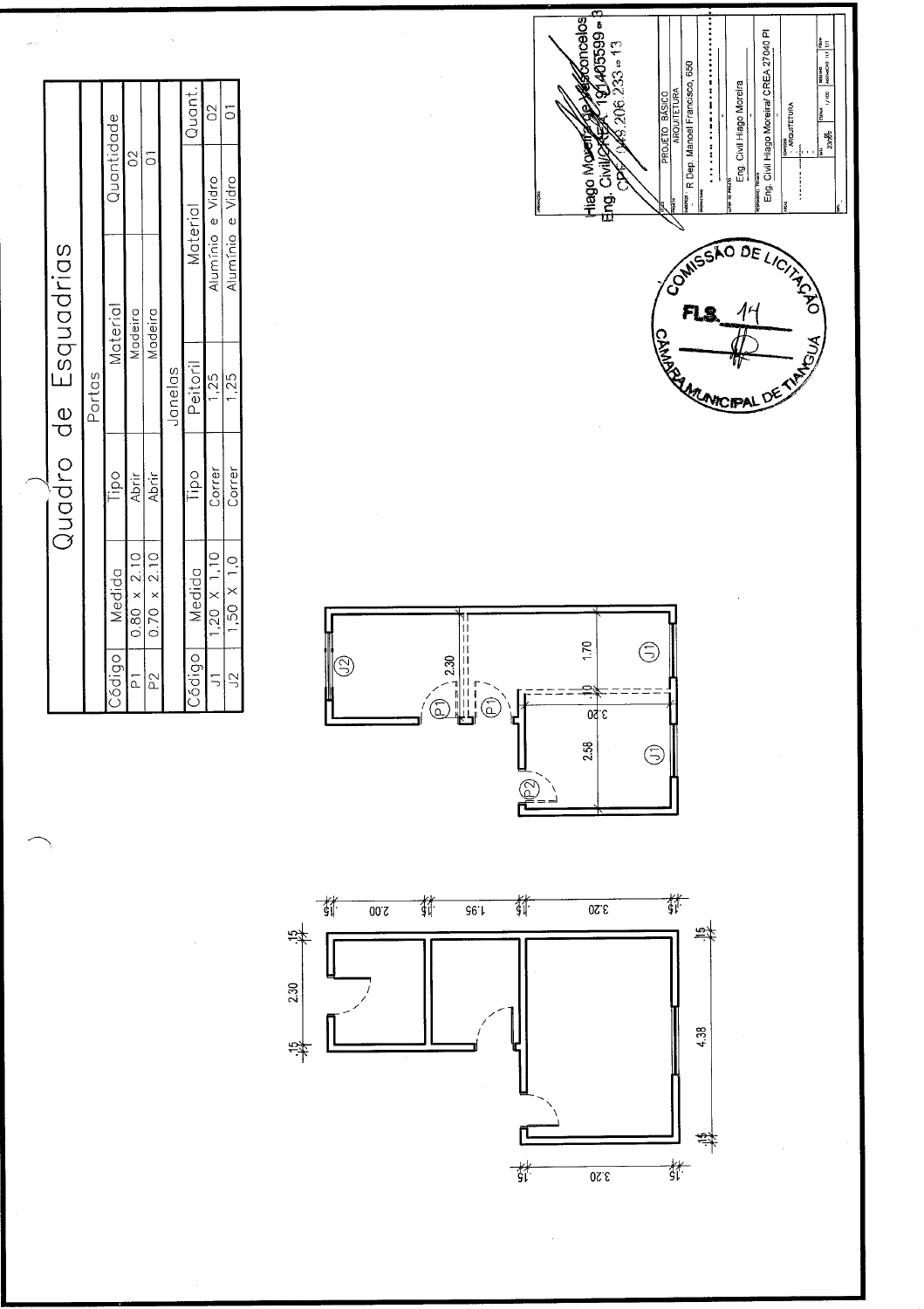

Esquadrias  $\frac{0}{\sigma}$ Quadro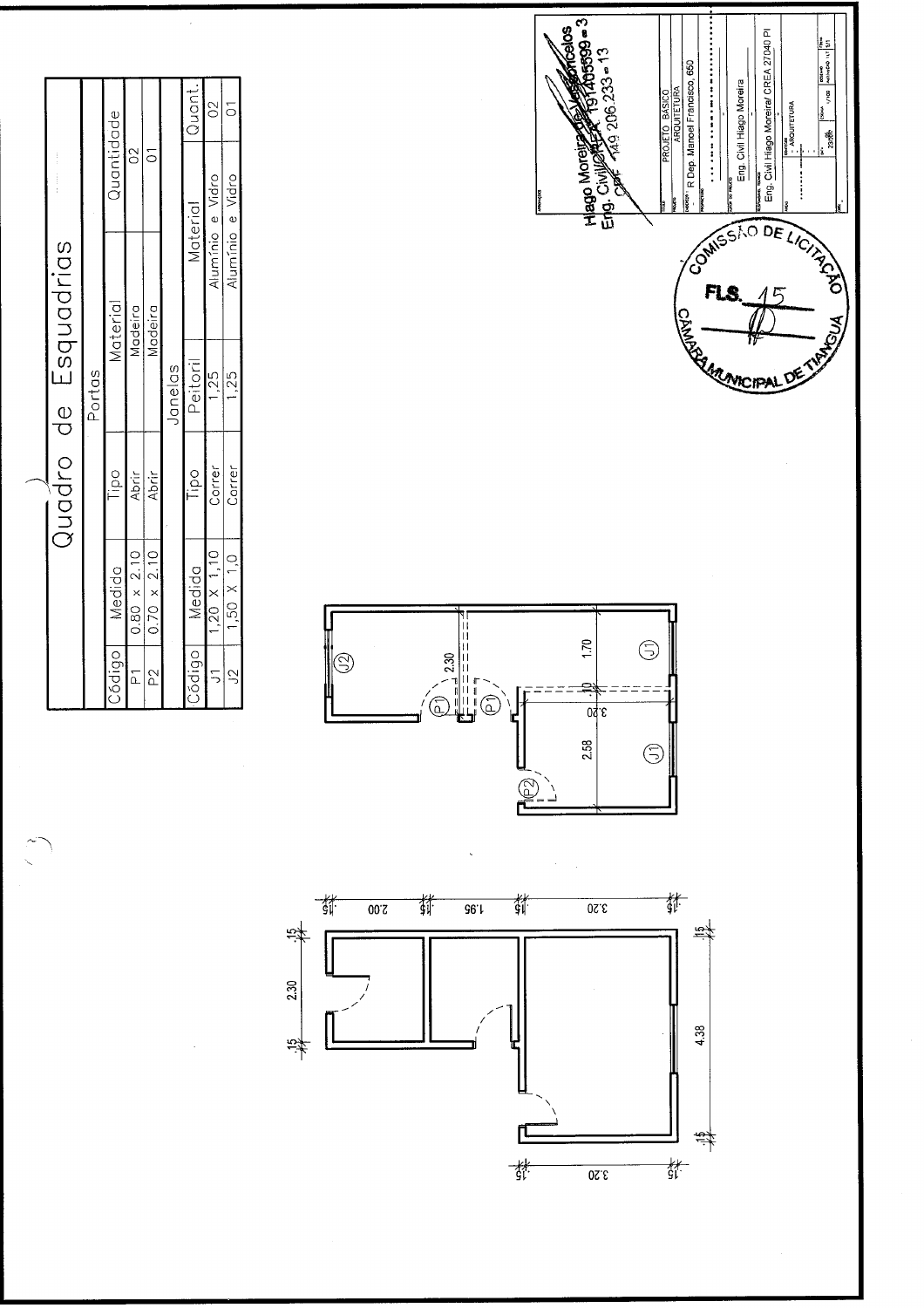

 $\mathcal{C}$ 

 $\mathcal{Q}^{n}=\mathcal{Q}^{n}$ 

**Anotacão de Responsabilidade Técnica - ART Lei no 6.496, de 7 de dezembro de 1977** 

**CREA-CE** 

**Conseiho Regional de Engenharia e Agronomia do Ceará** 

## **ART OBRA** / **SERVIO** - **REGISTRO ANTES DO TERMINO DA OBRA/SERVIÇO NO CE20170194693**

INICIAL INDIVIDUAL

| Título profissional: ENGENHEIRO CIVIL                            |                                                                                                                                      |                                                                                                                                                    | RNP: 191405599-3             |         |  |
|------------------------------------------------------------------|--------------------------------------------------------------------------------------------------------------------------------------|----------------------------------------------------------------------------------------------------------------------------------------------------|------------------------------|---------|--|
|                                                                  |                                                                                                                                      |                                                                                                                                                    |                              |         |  |
|                                                                  | Contratante: MUNICIPIO DE TIANGUA/CAMARA MUNICIPAL                                                                                   |                                                                                                                                                    | CPF/CNPJ: 06.577.530/0001-83 |         |  |
| <b>RUA DEP MANOEL FRANCISCO</b>                                  |                                                                                                                                      |                                                                                                                                                    | $N^{\circ}$ : S/N            |         |  |
| Complemento:                                                     |                                                                                                                                      | Bairro: CENTRO                                                                                                                                     |                              |         |  |
| Cidade: Tianguá                                                  |                                                                                                                                      | UF: CE                                                                                                                                             | CEP: 62320000                |         |  |
| País: Brasil                                                     |                                                                                                                                      |                                                                                                                                                    |                              |         |  |
| Telefone:                                                        | Email:                                                                                                                               |                                                                                                                                                    |                              |         |  |
| Contrato: 01.2017                                                | Celebrado em: 23/05/2017                                                                                                             |                                                                                                                                                    |                              |         |  |
| Valor: R\$ 900,00                                                |                                                                                                                                      | Tipo de contratante: PESSOA JURIDICA DE DIREITO PUBLICO                                                                                            |                              |         |  |
| Acão Institucional: NENHUMA - NÃO OPTANTE                        |                                                                                                                                      |                                                                                                                                                    |                              |         |  |
|                                                                  |                                                                                                                                      |                                                                                                                                                    |                              |         |  |
|                                                                  | Proprietário: MUNICIPIO DE TIANGUA/CAMARA MUNICIPAL                                                                                  |                                                                                                                                                    | CPF/CNPJ: 06.577.530/0001-83 |         |  |
| <b>RUA DEP MANOEL FRANCISCO</b>                                  |                                                                                                                                      |                                                                                                                                                    | $N^{\circ}$ : S/N            |         |  |
| Complemento:                                                     |                                                                                                                                      | Bairro: CENTRO                                                                                                                                     |                              |         |  |
| Cidade: Tianguá                                                  |                                                                                                                                      | UF: CE                                                                                                                                             | CEP: 62320000                |         |  |
| Telefone:                                                        | Email:                                                                                                                               |                                                                                                                                                    |                              |         |  |
| Coordenadas Geográficas: Latitude: 0 Longitude: 0                |                                                                                                                                      |                                                                                                                                                    |                              |         |  |
| Data de Início: 23/05/2017                                       | Previsão de término: 23/07/2017                                                                                                      |                                                                                                                                                    |                              |         |  |
| Finalidade: SEM DEFINIÇÃO                                        |                                                                                                                                      |                                                                                                                                                    |                              |         |  |
|                                                                  |                                                                                                                                      |                                                                                                                                                    |                              |         |  |
| A4 - ASSESSORIA, CONSULTORIA OU ASSISTENCIA                      |                                                                                                                                      |                                                                                                                                                    | Quantidade                   | Unidade |  |
| EDIFICAÇÕES -> #1060 - DEMOLIÇÃO                                 | 6 - PROJETO BÁSICO > RESOLUÇÃO 1025 -> OBRAS E SERVIÇOS - CONSTRUÇÃO CIVIL ->                                                        |                                                                                                                                                    | 1,00                         | un      |  |
|                                                                  | 6 - PROJETO BÁSICO > RESOLUÇÃO 1025 -> OBRAS E SERVIÇOS - CONSTRUÇÃO CIVIL -><br>EDIFICAÇÕES -> MANUTENÇÃO PREDIAL -> #1068 - MISTOS |                                                                                                                                                    | 1.00                         | un      |  |
| MATERIAIS -> #1344 - IMPERMEABILIZAÇÃO                           | 6 - PROJETO BÁSICO > RESOLUÇÃO 1025 -> OBRAS E SERVIÇOS - CONSTRUÇÃO CIVIL ->                                                        |                                                                                                                                                    | 1,00                         | un      |  |
| #3087 - PINTURA                                                  | 6 - PROJETO BÁSICO > RESOLUÇÃO 1025 -> OBRAS E SERVIÇOS - CONSTRUÇÃO CIVIL ->                                                        |                                                                                                                                                    | 1.00                         | un      |  |
|                                                                  |                                                                                                                                      | Após a conclusão das atividades técnicas o profissional deverá proceder a baixa desta ART                                                          |                              |         |  |
|                                                                  | 5. Observações et al. et al. et al. et al. et al. et al. et al. et al. et al. et al. et al. et al. et al. et a                       |                                                                                                                                                    |                              |         |  |
|                                                                  | PROJETO BÁSICO PARA UM REFORMA NA CÂMARA MUNICIPAL DE TIANGUÁ - CE                                                                   |                                                                                                                                                    |                              |         |  |
|                                                                  |                                                                                                                                      |                                                                                                                                                    |                              |         |  |
|                                                                  |                                                                                                                                      | Declaro que estou cumprindo as regras de acessibilidade previstas nas normas técnicas da ABNT, na legislação específica e no decreto n. 5296/2004. |                              |         |  |
| _ 7. Entidade de Classe ___                                      |                                                                                                                                      |                                                                                                                                                    |                              |         |  |
| NENHUMA - NÃO OPTANTE                                            |                                                                                                                                      |                                                                                                                                                    |                              |         |  |
|                                                                  |                                                                                                                                      |                                                                                                                                                    |                              |         |  |
| 8. Assinaturas<br>Declaro serem verdadeiras as informações acima |                                                                                                                                      | <b>HIAGO MOREIRA DE VASCONCELOS</b>                                                                                                                | ÆPF: 049.206.233-13.         |         |  |
|                                                                  | $de$ <sub>2</sub> 201<br>29 de MAIU                                                                                                  |                                                                                                                                                    |                              |         |  |
| $\mathcal{L}$ ocal                                               | data                                                                                                                                 | MUNICIPIO DE TIANGUA/CAMARA MUNICIPAL - CNPJ: 06.577.530/0001-83                                                                                   |                              |         |  |
| 9. Informações                                                   |                                                                                                                                      | * A ART é válida somente quando quitada, mediante apresentação do comprovante do pagamento ou conferência no site do Crea.                         |                              |         |  |
|                                                                  |                                                                                                                                      |                                                                                                                                                    |                              |         |  |